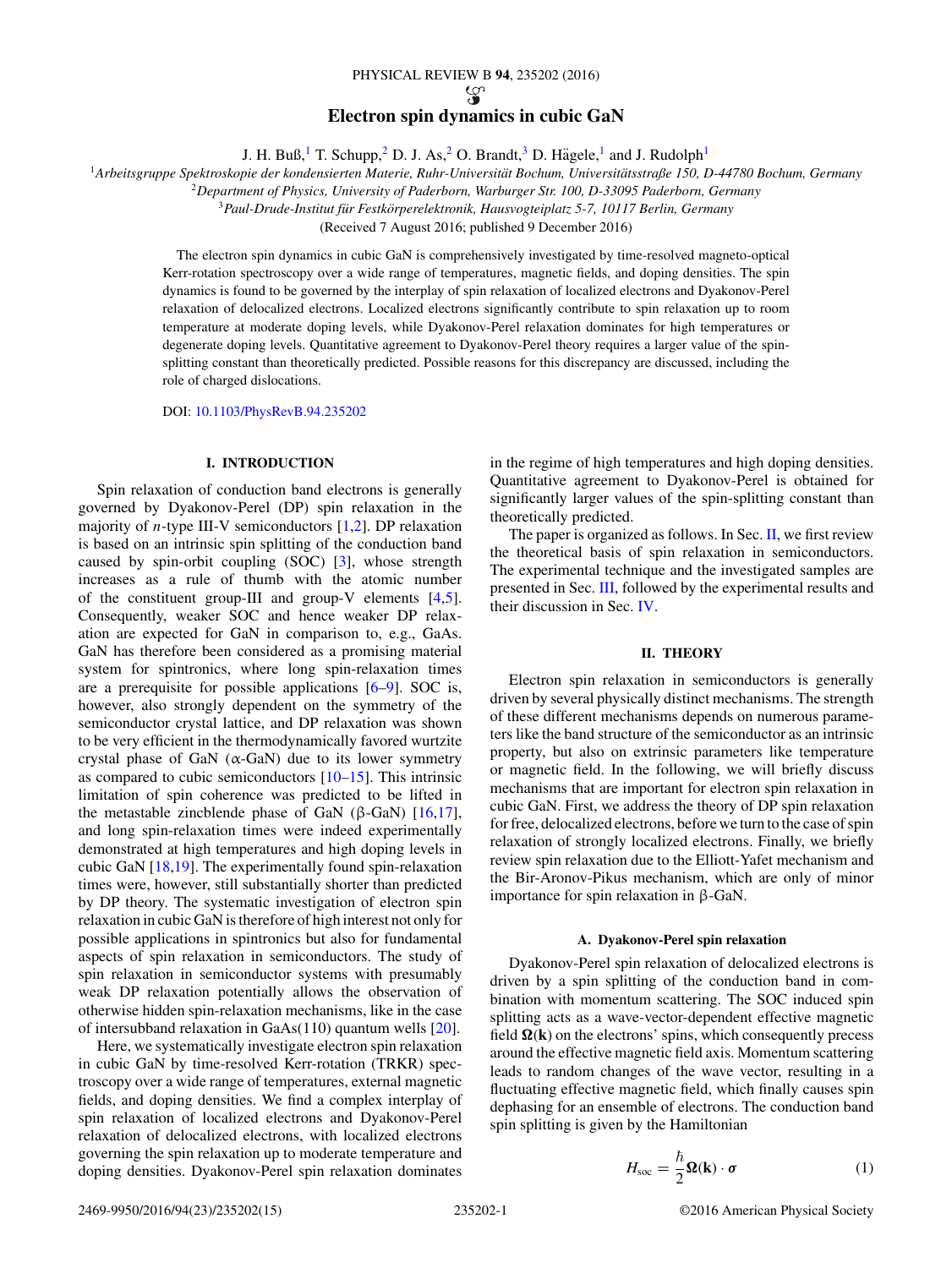<span id="page-1-0"></span>with  $\sigma$  as the vector of Pauli spin matrices. The formal correspondence of  $H<sub>soc</sub>$  to the Zeeman Hamiltonian for electrons in an external magnetic field readily illustrates the interpretation of  $\Omega(k)$  as an effective magnetic field. Generally, different effects contribute to the conduction band spin splitting, leading to a total effective magnetic field

$$
\mathbf{\Omega}_{\text{total}}(\mathbf{k}) = \sum_{i} \mathbf{\Omega}_{i}(\mathbf{k}) . \qquad (2)
$$

An intrinsic contribution to the conduction band spin splitting in bulk semiconductors with zinc-blende structure stems from the Dresselhaus term [\[21\]](#page-13-0)

$$
\mathbf{\Omega}_D(\mathbf{k}) = \frac{2\gamma_e}{\hbar} \begin{pmatrix} k_x (k_y^2 - k_z^2) \\ k_y (k_z^2 - k_x^2) \\ k_z (k_x^2 - k_y^2) \end{pmatrix}
$$
(3)

with the material specific spin-splitting constant *γe*. Further contributions to  $\Omega_{\text{total}}(\mathbf{k})$  can arise, e.g., from strain-induced spin splittings [\[22,23\]](#page-13-0).

In the most basic approach to DP theory, the individual efficiencies and energy dependencies of different momentum scattering mechanisms are neglected and the tensor  $\gamma_{s,ij}^{\text{simp}}$  of the spin-relaxation rates is given by [\[24\]](#page-13-0)

$$
\gamma_{s,ij}^{\text{simp}} = \frac{1}{2} (\delta_{ij} \langle \overline{\mathbf{\Omega}^2} \rangle - \langle \overline{\Omega_i \Omega_j} \rangle) \tau_p, \tag{4}
$$

where  $\overline{\ldots}$  and  $\langle \ldots \rangle$  denote the average over the angular momentum distribution and the energy distribution of the electrons, respectively, and  $\tau_p$  is an effective, averaged momentum scattering time.

A more accurate description of DP relaxation by Pikus and Titkov [\[25\]](#page-13-0) accounts for the different efficiencies and energy dependencies of momentum scattering mechanisms by including efficiency factors  $\gamma_{\ell}$  in the expression for the tensor *γ*˜*s,ij* of energy dependent spin-relaxation rates,

$$
\tilde{\gamma}_{s,ij} = (\delta_{ij}\overline{\mathbf{\Omega}^2} - \overline{\Omega_i \Omega_j}) \left(\sum_{\nu} \frac{\gamma_{\ell,\nu}}{\tilde{\tau}_{p,\nu}}\right)^{-1}, \quad i,j = x, y, z \,, \tag{5}
$$

where  $\tilde{\tau}_{p,\nu}$  is the energy dependent momentum scattering time and  $\gamma_{\ell,\nu}$  the efficiency factor of the *ν*th momentum scattering mechanism. The Hamiltonian  $H_{\text{soc}} \propto k^{\ell}$  is polynomial in the magnitude of the wave vector, with the  $k^3$ -dependent Dresselhaus term corresponding to  $\ell = 3$ , while contributions linear in *k*, such as strain-induced spin splittings, correspond to  $\ell = 1$  with  $\gamma_1 = 1$  [\[1,8,26\]](#page-13-0). Considering only the Dresselhaus term, the directional average readily gives the isotropic spinrelaxation rate

$$
\tilde{\gamma}_{s,ij} = \delta_{ij} \frac{32}{105} \frac{\gamma_e^2}{\hbar^2} k^6 \left( \sum_{\nu} \frac{\gamma_{\ell,\nu}}{\tilde{\tau}_{p,\nu}} \right)^{-1} . \tag{6}
$$

The energy average is carried out for nondegenerate electrons by assuming a Boltzmann distribution for the electron momentum distribution, leading to, approximately

$$
\gamma_s^{\text{DP},\text{nd}} = \langle \Omega_{\text{eff},\text{nd}}^2 \rangle (Q \tau_p)_{\text{total}} \tag{7}
$$

with

$$
\left\langle \Omega_{\text{eff},\text{nd}}^2 \right\rangle \equiv \frac{8m^{*3}(k_B T)^3}{\hbar^8} \gamma_e^2 \tag{8}
$$

TABLE I. Values of the efficiency factors  $\gamma_3$  and efficiency coefficients *Q* for different momentum scattering mechanisms.

| Scattering mechanism  | νz   | U        | Reference          |
|-----------------------|------|----------|--------------------|
| polar optical phonon  | 11/6 | 1152/385 | [18, 25, 27]       |
| ionized impurity      | 6    | 32/21    | $\lceil 25 \rceil$ |
| deformation potential |      | 96/35    | $\lceil 25 \rceil$ |
| piezoelectric         | 11/6 | 1152/385 | $\lceil 25 \rceil$ |
| dislocation           | 6    | 32/21    | [18.28]            |

and

$$
(Q\tau_p)_{\text{total}} \equiv \left(\sum_{\nu} 1/(\tau_{p,\nu} Q_{\nu})\right)^{-1},\tag{9}
$$

where  $\tau_{p,\nu} = \langle \tilde{\tau}_{p,\nu} E_k \rangle / \langle E_k \rangle$ . The efficiency coefficients  $Q_{\nu}$ depend on the specific momentum scattering mechanism and are given by

$$
Q_{\nu} = \frac{32}{105} \frac{1}{\gamma_{\ell,\nu}} \frac{\langle \tilde{\tau}_{p,\nu} E_k^3 \rangle \langle E_k \rangle}{\langle \tilde{\tau}_{p,\nu} E_k \rangle \langle k_B T \rangle^3} \,. \tag{10}
$$

Assuming a power-law dependence  $\tilde{\tau}_{p,\nu} \propto E_k^n$  for the energy dependence of the momentum scattering time, the efficiency coefficients can be expressed as

$$
Q_{\nu} = \frac{16}{35} \frac{1}{\gamma_{\ell,\nu}} \left( n + \frac{7}{2} \right) \left( n + \frac{5}{2} \right). \tag{11}
$$

The corresponding values of the efficiency factors  $\gamma_{\ell}$  and efficiency coefficients *Qν* for different momentum scattering mechanisms are given in Table I.

In the degenerate regime, the absolute value  $k$  of the electron wave vector is replaced by the Fermi wave vector  $k_F = (3\pi^2)^{1/3} n_D^{1/3}$  in Eq. (6) as only electrons at the Fermi edge contribute significantly to scattering. The spin-relaxation rate

$$
\gamma_s^{\text{DP},\text{deg}} = \langle \Omega_{\text{eff},\text{deg}}^2 \rangle \tau_{p,\text{eff}}^{\text{deg}} \tag{12}
$$

follows accordingly for the degenerate regime, where  $n_D$  is the electron density,

$$
\left\langle \Omega_{\text{eff,deg}}^2 \right\rangle \equiv \frac{96\pi^4 \gamma_e^2}{35\hbar^2} n_D^2 \,, \tag{13}
$$

and

$$
\mathcal{L}_{p,\text{eff}}^{\text{deg}} \equiv \left(\sum_{\nu} \frac{\gamma_{\ell,\nu}}{\tau_{p,\nu}(E_F)}\right)^{-1} \tag{14}
$$

is the effective momentum scattering time.

*τ* deg

In the presence of an external magnetic field, DP spin relaxation is additionally influenced by spin Larmor precession and orbital cyclotron motion, respectively [\[29\]](#page-13-0). Larmor precession around the external magnetic field can efficiently suppress the precession around the fluctuating internal effective magnetic field [\[30\]](#page-13-0), thus leading to a slowdown of DP relaxation according to [\[1,25\]](#page-13-0)

$$
\gamma_s^{\rm DP}(B_{\rm ext}) = \frac{\gamma_{s,0}^{\rm DP}}{1 + (\omega_L \tau_p)^2}
$$
(15)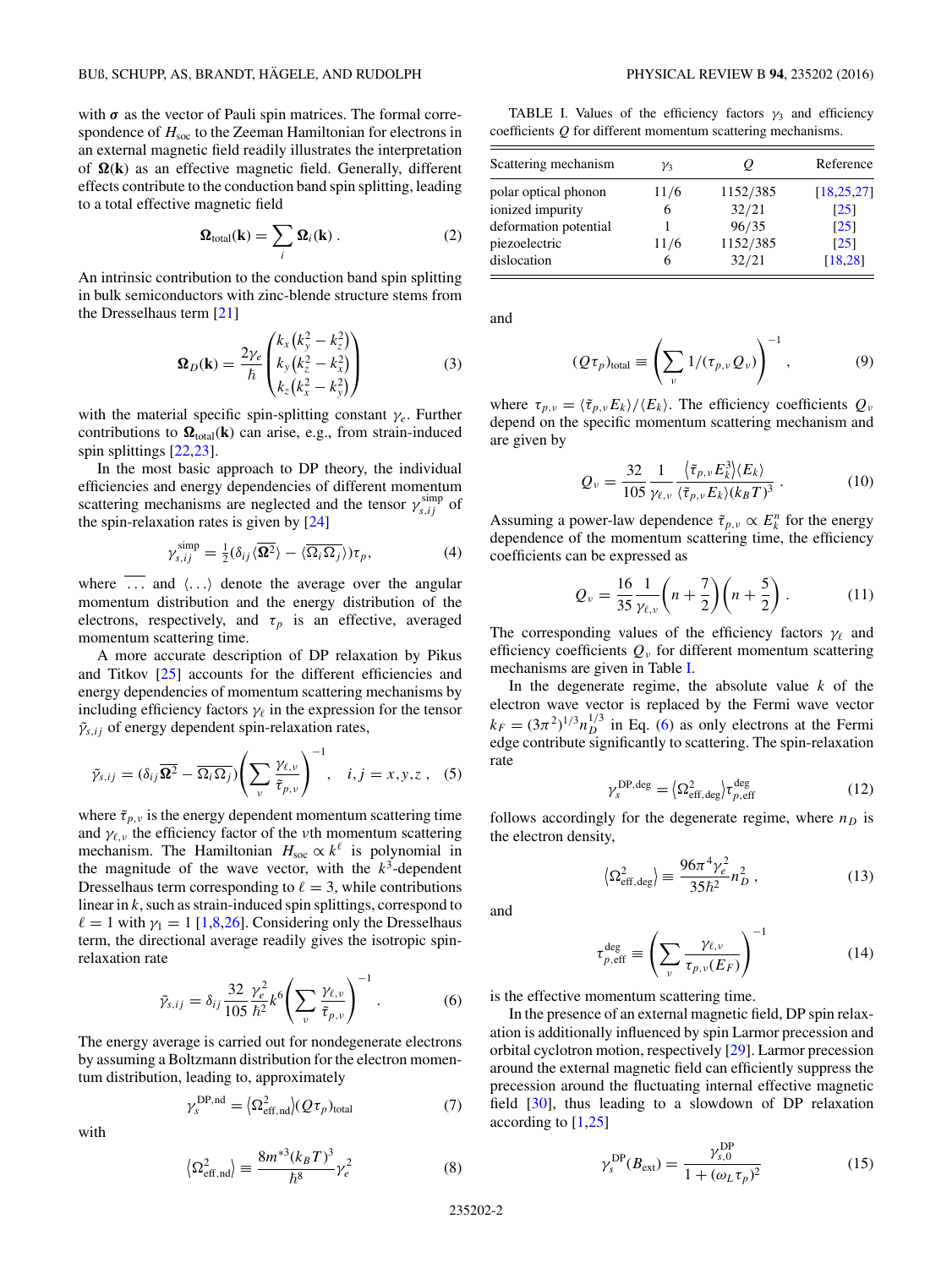<span id="page-2-0"></span>with the Larmor precession frequency  $\omega_L = g \mu_B B_{ext}/\hbar$ , the Landé *g* factor, the spin-relaxation rate at zero magnetic field  $\gamma_{s,0}^{\text{DP}}$ , and the effective, averaged momentum scattering time *τp*. A slowdown of DP relaxation results also from the orbital motion of electrons in a nonquantizing external magnetic field, which leads to a cyclotron motion of the electrons. The longitudinal component of the electronic quasimomentum is conserved in this case, while the transversal components precess with the cyclotron frequency  $\omega_c = q B_{\text{ext}}/m^*$ . The resulting averaging of the fluctuating effective magnetic field leads to suppression of DP relaxation according to [\[1,31\]](#page-13-0)

$$
\gamma_s^{\rm DP}(B_{\rm ext}) \approx \frac{\gamma_{s,0}^{\rm DP}}{1 + (\omega_c \tau_p)^2} \ . \tag{16}
$$

#### **B. Spin relaxation of localized electrons**

Electrons strongly localized at defects have zero average wave vectors, hence the DP spin-relaxation mechanism discussed in the previous section is efficiently suppressed. Instead, the spin relaxation of localized electrons is driven by hyperfine interaction with the nuclei of lattice atoms or by spin-orbit interactions [\[34\]](#page-13-0). In the former case, localized electrons interact via hyperfine Fermi contact interaction with the large number of nuclei in the localization volume of the electron. This hyperfine interaction corresponds to an effective nuclear magnetic field, which acts on the electron spin and whose fluctuations cause dephasing of the electron spin. The spin dephasing time due to the fluctuating hyperfine field follows for completely isolated electrons as [\[1,35,36\]](#page-13-0)

$$
\gamma_s^{\text{HF}} = \frac{1}{\hbar} \sqrt{\frac{2 \sum_j I_j (I_j + 1) A_j^2 y_j}{3 N_L}} , \qquad (17)
$$

where the sum runs over the nuclear isotopes with  $y_j$  as the abundance,  $A_i$  as the hyperfine constant and  $I_i$  as the nuclear spin of isotope  $j$ . The number  $N_L$  of nuclei that effectively interact with the electron is estimated via the ratio of the electron localization volume  $V_L$  to the volume  $v_0$  of the unit cell. The electron localization volume  $V_L$  may further be approximated by the volume  $V_e = 4/3\pi a_e^3$  with a modified Bohr radius  $a_e = 1.5\varepsilon/(m^*/m_e)a_H$ , where  $\varepsilon$  is the static dielectric constant and  $a_H$  the Bohr radius of an H atom [\[37\]](#page-13-0).

For increasing donor density  $n<sub>D</sub>$ , electron hopping between donors limits the correlation time  $\tau_c$  of spin precession in the fluctuating nuclear field. The spin dephasing rate is then given by [\[30,34\]](#page-13-0)

$$
\gamma_s^{\text{HF,h}} = \frac{2}{3} \langle \omega_{\text{nucl}}^2 \rangle \tau_c \tag{18}
$$

with  $\langle \omega_{\text{nucl}}^2 \rangle = (v_0/8\pi \hbar^2 a_e^3) \sum_j I_j (I_j + 1) A_j^2$  being the mean square of the spin precession frequency in the fluctuating nuclear field.

Spin relaxation of localized electrons can also be driven by spin-orbit interaction, which results in an anisotropic contribution to the exchange interaction between localized electrons [\[38\]](#page-13-0). Qualitatively, spin-orbit interaction leads to small rotations of the electron spins if two localized electrons exchange positions. These spin rotations can be ascribed to a corresponding fluctuating effective magnetic field, which finally leads to spin dephasing. The spin dephasing rate due to this anisotropic exchange interaction follows as [\[39\]](#page-13-0)

$$
\gamma_s^{\text{aex}} = \frac{2}{3} \langle \varphi^2 \rangle \tau_c^{-1} \,, \tag{19}
$$

where  $\langle \varphi^2 \rangle$  is the mean-squared value of the angle  $\varphi$  of spin rotation due to the exchange.

For localized electrons, an external magnetic field leads generally to a linear increase of the spin-relaxation rate

$$
\gamma_s^{\rm HF} \propto B_{\rm ext} \tag{20}
$$

for high magnetic fields  $B_{ext}$  [\[13,36,37,40\]](#page-13-0), which might be explained by variations  $\Delta g$  of the *g* factor, leading to inhomogeneous dephasing.

# **C. Other spin-relaxation mechanisms**

Generally, spin relaxation in semiconductors can be caused by several other mechanisms than the ones discussed in the previous sections. In the following, we will give a brief overview of these mechanisms.

Spin relaxation of delocalized electrons due to the socalled Elliott-Yafet (EY) mechanism is based on the mixing of spin-up and spin-down electron states by spin-orbit coupling  $[1,8,41,42]$ . Due to this mixing, spin-independent momentum scattering can cause spin flips, resulting finally in spin relaxation. The spin-relaxation rate due to the Elliott-Yafet mechanism can be estimated by the relation for the long-range interaction part, which is usually dominating in III-V semiconductors [\[1,43\]](#page-13-0),

$$
\gamma_s^{\rm EY} = A \left(\frac{E}{E_g}\right)^2 \eta^2 \left(\frac{1 - \eta/2}{1 - \eta/3}\right)^2 \frac{1}{\tau_p},\tag{21}
$$

where  $E = k_B T$  in the nondegenerate regime and  $E = E_F$  in the degenerate regime, respectively,  $\eta = \Delta_{\text{so}}/(E_g + \Delta_{\text{so}})$  with  $E_g$  as the band-gap energy and  $\Delta_{so}$  as the spin-orbit splitting, and *A* is a dimensionless constant between 2 and 6 depending on the dominating momentum scattering mechanism.

Electron scattering with holes can lead to electron spin relaxation via simultaneous spin flips due to the electronhole exchange interaction. The effectiveness of this so-called Bir-Aronov-Pikus (BAP) mechanism depends strongly on the state of the holes, resulting in a complex dependence of spin relaxation on hole density and temperature [\[44\]](#page-13-0). Several approximate expressions have been derived for limiting cases such as scattering of electrons by holes bound to acceptors or by free, nondegenerate holes [\[1,25\]](#page-13-0). Generally, the BAP mechanism is, however, only relevant for substantial hole concentrations [\[2\]](#page-13-0).

The wave-vector or energy dependence of the Landé *g* factor can additionally lead to spin relaxation, which speeds up for increasing external magnetic field [\[45\]](#page-13-0). This mechanism becomes, however, important only for high magnetic fields [\[46\]](#page-13-0).

#### **D. Total spin-relaxation rate**

In general, both localized and free, delocalized electrons exist in the semiconductor. Efficient exchange scattering leads, however, to spin-relaxation times common for both systems [\[34,47,48\]](#page-13-0). The corresponding spin-relaxation rate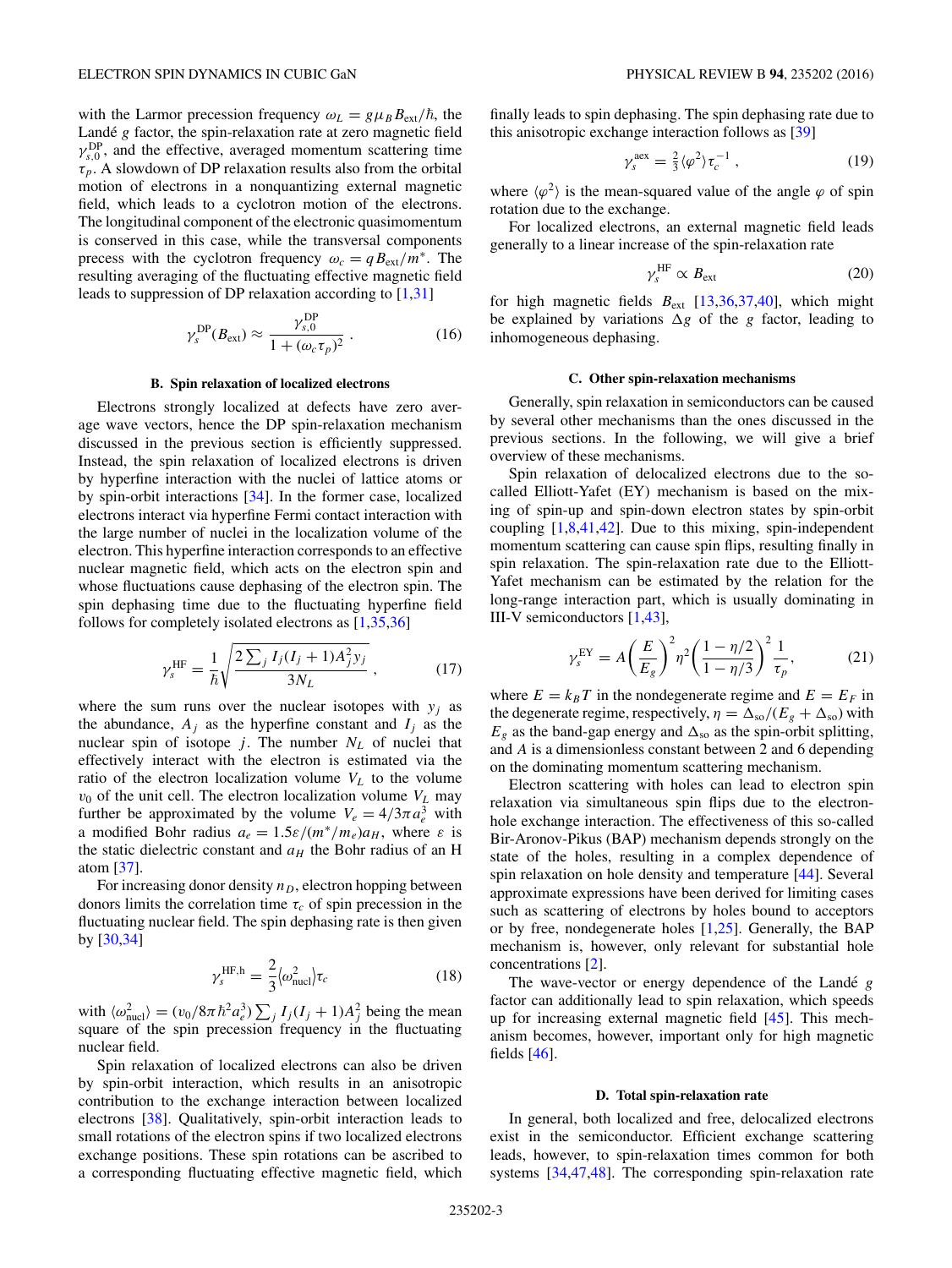<span id="page-3-0"></span>TABLE II. Values of the Dresselhaus spin-splitting constant *γe* from different theoretical models.

| $\gamma_e$ (eVÅ <sup>3</sup> ) | Model                                    | Reference     |
|--------------------------------|------------------------------------------|---------------|
| 0.508                          | $sp^3s^*$ tight-binding                  | Refs. [32,33] |
| 0.235                          | $sp^3d^5s^*$ tight-binding               | Ref. [33]     |
| 0.84                           | tight-binding, empirical pseudopotential | Ref. [19]     |

observed in the experiment follows approximately as [\[48\]](#page-13-0)

$$
\gamma_s \approx \frac{n_{\text{loc}}/n_{\text{total}}}{\tau_s^{\text{loc}}} + \frac{n_{\text{deloc}}/n_{\text{total}}}{\tau_s^{\text{deloc}}},
$$
 (22)

where  $n_{\text{total}}$  is the total electron density, and  $n_{\text{loc}}$  and  $n_{\text{deloc}}$  are the densities of localized and delocalized electrons, respectively, with  $\tau_s^{\text{loc}}$  and  $\tau_s^{\text{deloc}}$  as the corresponding spin-relaxation times for localized and delocalized electrons, respectively.

## **III. SAMPLES AND EXPERIMENTAL SETUP**

All β-GaN samples under investigation were grown by plasma-assisted molecular beam epitaxy (MBE) [\[49–51\]](#page-13-0). Table III summarizes details on the layer structure of the investigated samples, which fall in four groups: samples belonging to group A were grown on top of a β-AlN buffer layer [\[52\]](#page-13-0) on 3C-SiC/Si(001) substrates, with Si doping of the top β-GaN layer resulting in *n*-type doping densities [\[53\]](#page-13-0) *n<sub>D</sub>* from  $n_D = 1 \times 10^{17}$  cm<sup>-3</sup> up to  $1.5 \times 10^{19}$  cm<sup>-3</sup>. The phase purity of the β-GaN layer was verified by high resolution x-ray diffraction (HRXRD) measurements (see Table IV). The β-GaN epilayers for the samples of group B were directly grown on 3C-SiC/Si(001) substrates and exhibit *n*-type doping densities from  $n_D = 1 \times 10^{17}$  cm<sup>-3</sup> up to  $1 \times 10^{18}$  cm<sup>-3</sup>. Sample C consists of 400 nm β-GaN grown on a 30 nm-thick SiC layer produced by carbonizing a Si(001) substrate [\[54\]](#page-13-0), resulting in a low residual electron doping density of  $n_D =$  $6 \times 10^{16}$  cm<sup>-3</sup> of the β-GaN layer. Sample D was grown on a GaAs(001) substrate, and exhibits a background electron doping density of  $n_D = 8 \times 10^{17}$  cm<sup>-3</sup> with a mobility of 75 cm<sup>2</sup>*/*Vs as determined by Hall measurements [\[51\]](#page-13-0).

Time-resolved photoluminescence (PL) measurements were performed with the frequency-doubled output of a

TABLE IV. Phase purity of samples A2-A7 as determined by high resolution x-ray diffraction.

| sample         | phase purity $(\%)$ |  |
|----------------|---------------------|--|
| A2             | 99.5                |  |
| A <sub>3</sub> | 99.8                |  |
| A4             | 99.3                |  |
| A5             | 99.7                |  |
| A6             | 97.5                |  |
| A7             | 99.7                |  |

femtosecond-mode-locked Ti:sapphire laser with a repetition rate of 80 MHz for excitation, and a synchroscan streak-camera system for energy- and time-resolved detection. The excitation energy was fixed at 3.55 eV and an average excitation power of 8 mW was used.

For the TRKR measurements, the output of a femtosecondmode-locked Ti:sapphire-laser was frequency-doubled and split into pump and probe beam. The pump beam was polarization-modulated between right and left circularly polarized, respectively, at a frequency of 50 kHz by a photoelastic modulator, before it was focused down to a spot with a diameter of approximately 100 μm on the sample surface. The temporal evolution of the spin-polarization of the electron ensemble initially created by the pump pulses was tracked via the Kerr rotation of the linearly polarized probe pulses, which were temporally delayed via a variable mechanical delay line. A cascaded lock-in amplifier detection scheme using the fast polarization modulation of the pump pulses and a significantly slower amplitude modulation of the probe pulses was employed for a good signal-to-noise ratio. The energy of pump and probe was set to the maximum of the TRKR signal, corresponding to 3.280 eV for the lowest doped samples and 3.293 eV for the samples with the highest doping level, respectively, at low temperatures. For increasing temperature, these energies redshifted following the temperature-induced decrease of the band gap. The average pump and probe power was 10 and 1 mW, respectively. The samples were mounted in a cold-finger cryostat and an external magnetic field  $B_{ext}$  was applied in the sample plane.

TABLE III. Doping density, layer structure, and substrate of samples A1-A7, B1-B3, C, and D.

| sample | doping density<br>$n_D$ (cm <sup>-3</sup> ) | $\beta$ -GaN<br>thickness (nm) | $\beta$ -AlN buffer<br>thickness (nm) | substrate                 |
|--------|---------------------------------------------|--------------------------------|---------------------------------------|---------------------------|
| A1     | $1 \times 10^{17}$                          | 580                            | 30                                    | $12 \mu m$ 3C-SiC/Si(001) |
| A2     | $5 \times 10^{17}$                          | 580                            | 15                                    | $12 \mu m$ 3C-SiC/Si(001) |
| A3     | $1 \times 10^{18}$                          | 580                            | 15                                    | $12 \mu m$ 3C-SiC/Si(001) |
| A4     | $5 \times 10^{18}$                          | 580                            | 30                                    | $12 \mu m$ 3C-SiC/Si(001) |
| A5     | $5 \times 10^{18}$                          | 580                            | 15                                    | $12 \mu m$ 3C-SiC/Si(001) |
| А6     | $1 \times 10^{19}$                          | 580                            | 39                                    | $12 \mu m$ 3C-SiC/Si(001) |
| A7     | $1.5 \times 10^{19}$                        | 580                            | 39                                    | $12 \mu m$ 3C-SiC/Si(001) |
| B1     | $1 \times 10^{17}$                          | 100                            | no AlN buffer                         | 9 $\mu$ m 3C-SiC/Si(001)  |
| B2     | $5 \times 10^{17}$                          | 500                            | no AlN buffer                         | $9 \mu m$ 3C-SiC/Si(001)  |
| B3     | $1 \times 10^{18}$                          | 500                            | no AlN buffer                         | $9 \mu m 3C-SiC/Si(001)$  |
| C      | $6 \times 10^{16}$                          | 400                            | no AlN buffer                         | 30 nm 3C-SiC/Si(001)      |
| D      | $8 \times 10^{17}$                          | 970                            | no AlN buffer                         | GaAs(001)                 |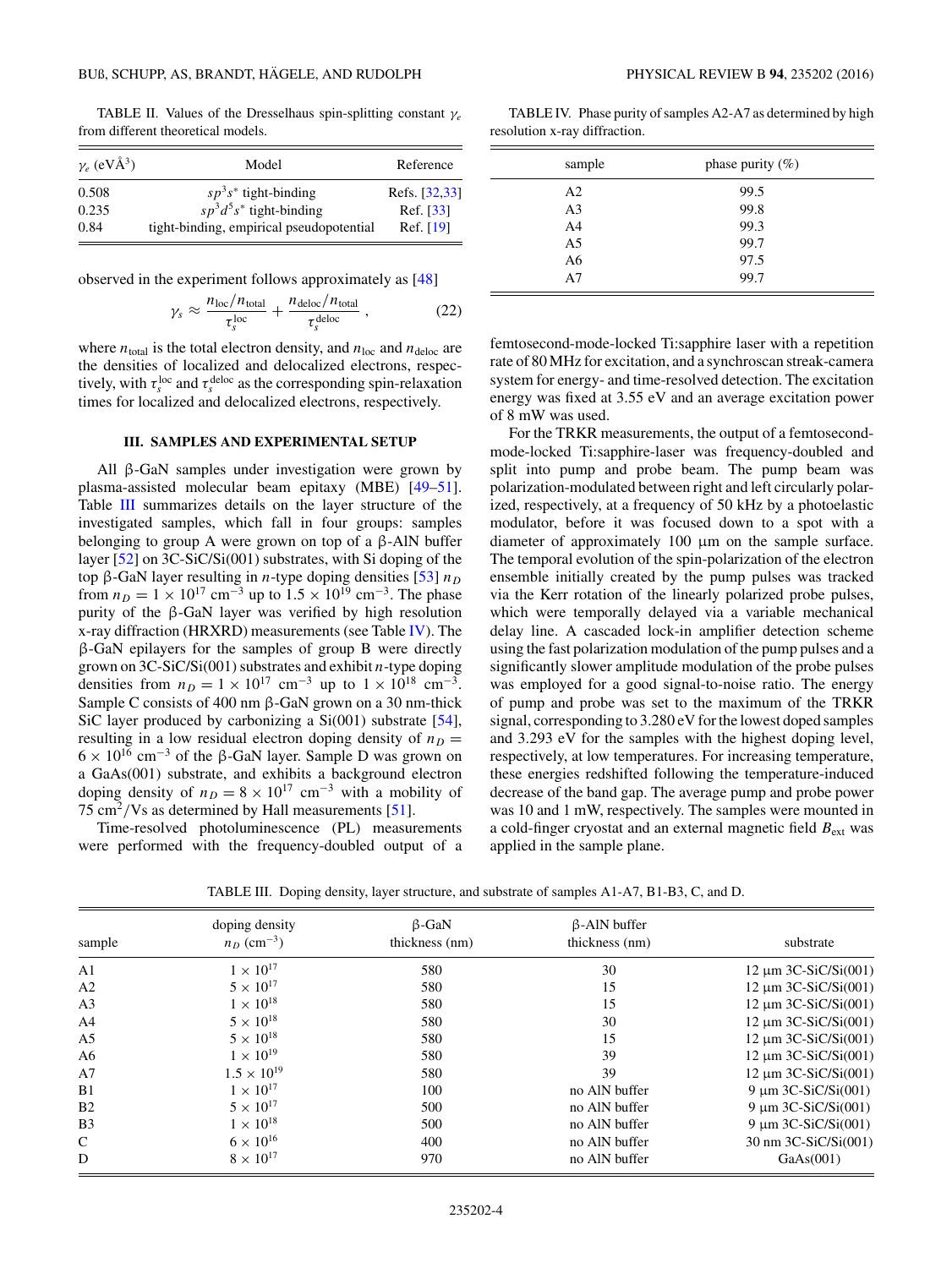<span id="page-4-0"></span>

FIG. 1. (a)–(c) Temperature dependent PL spectra for samples A1, A3, and A7. (d) Temperature dependence of the effective lifetime *τ* of the excitonic PL line.

#### **IV. EXPERIMENTAL RESULTS AND DISCUSSION**

In the following section, we will present and discuss the experimental results, starting first with the PL characterization of the samples, before discussing the dependence of spin relaxation on temperature, magnetic field, and doping density. Finally, we address shortly the influence of phase purity and substrate on the spin dynamics.

#### **A. Photoluminescence**

Figures  $1(a)-1(c)$  shows typical PL spectra of samples A1, A3 and A7 for different temperatures. The PL spectra of samples A1 and A3 are dominated by luminescence lines at 3.26 eV and 3.144 eV at low temperatures. The PL line at 3.144 eV stems from a donor-acceptor-pair transition (DAP) with its LO phonon replica at 3.057 eV. For temperatures  ${\geqslant}50$ K, the DAP line is superseded by the band-acceptor transition  $(e, A^0)$  approximately 25 meV higher in energy [\[55\]](#page-13-0). Similarly, the luminescence line at 3.26 eV originates from the radiative decay of donor-bound-excitons  $(D^0, X)$  at low temperatures, and is gradually replaced by recombination of free excitons (FX) at higher temperatures [\[56\]](#page-13-0). The full width at half maximum (FWHM) of the excitonic line of, e.g., 25 meV for sample A1 at a temperature of  $T = 15$  K, compares well with values in the literature [\[56,57\]](#page-13-0), thus demonstrating the good quality of the samples. With increasing temperature, the PL lines redshift due to the temperature-induced bandgap shrinking, accompanied by an intensity decrease and broadening of the lines. The short effective lifetime of the excitonic PL line on the order of 20 ps [cf. Fig.  $1(d)$ ] shows that recombination is predominantly nonradiative consistent with the decrease in intensity.

The PL spectrum of the highly *n*-doped sample A7 [see Fig. 1(c)] shows a broad, asymmetric PL line shape [\[58\]](#page-13-0) typical



FIG. 2. TRKR transients for sample A1 for (a) different temperatures and (b) different external magnetic fields. (c) TRKR transients for samples A1, A3, and A7 at  $T = 15$  K.

for degenerate bulk semiconductors due to band-to-band transitions or recombination of free electrons with localized hole states [\[49\]](#page-13-0). For increasing temperature, the line shape broadens and evolves into a more symmetric line shape, resulting in an almost Gaussian form at room temperature due to thermal excitation and broadening effects [\[59\]](#page-13-0).

# **B. Temperature dependence of spin dynamics**

First, we will discuss the temperature dependence of spin relaxation. Figure  $2(a)$  shows typical TRKR transients for sample A1 at different temperatures in an external magnetic field  $B_{\text{ext}} = 0.1$  T. The transients show oscillations, which are caused by Larmor precession of the electron spins around the external magnetic field, and a temporal decay of the amplitude due to spin relaxation and generally also due to the decay of the optically excited carrier density. The corresponding Larmor precession frequency  $\omega_L$  and the spin-relaxation time *τs* are extracted from the transients by fits of the form  $[A_1 \exp(-t/\tau_c) + A_2] \exp(-t/\tau_s) \cos[\omega_L(t - t_0)]$ , where the time  $\tau_c$  accounts for the decay of the optically excited carrier density [\[11\]](#page-13-0). Here,  $\tau_c$  is found to approximately equal the effective decay time  $\tau$  (compare Sec. IV A) and to be short as compared to the spin-relaxation time  $\tau_s$  for all measurements. Carrier densities are therefore virtually constant on the timescale of spin relaxation. The Larmor precession frequency  $\omega_L$  is related to the electron Landé  $g$ factor via  $\omega_L = g \mu_B B_{\text{ext}}/\hbar$ . We find a *g* factor  $g \approx 1.95$  in agreement with the literature value [\[60\]](#page-13-0). Within experimental accuracy, the *g* factor is independent of temperature and doping level for all investigated samples in complete agreement with expectations from  $\mathbf{k} \cdot \mathbf{p}$  theory for the combination of large band gap and small spin-orbit coupling in  $\beta$ -GaN [\[61\]](#page-14-0).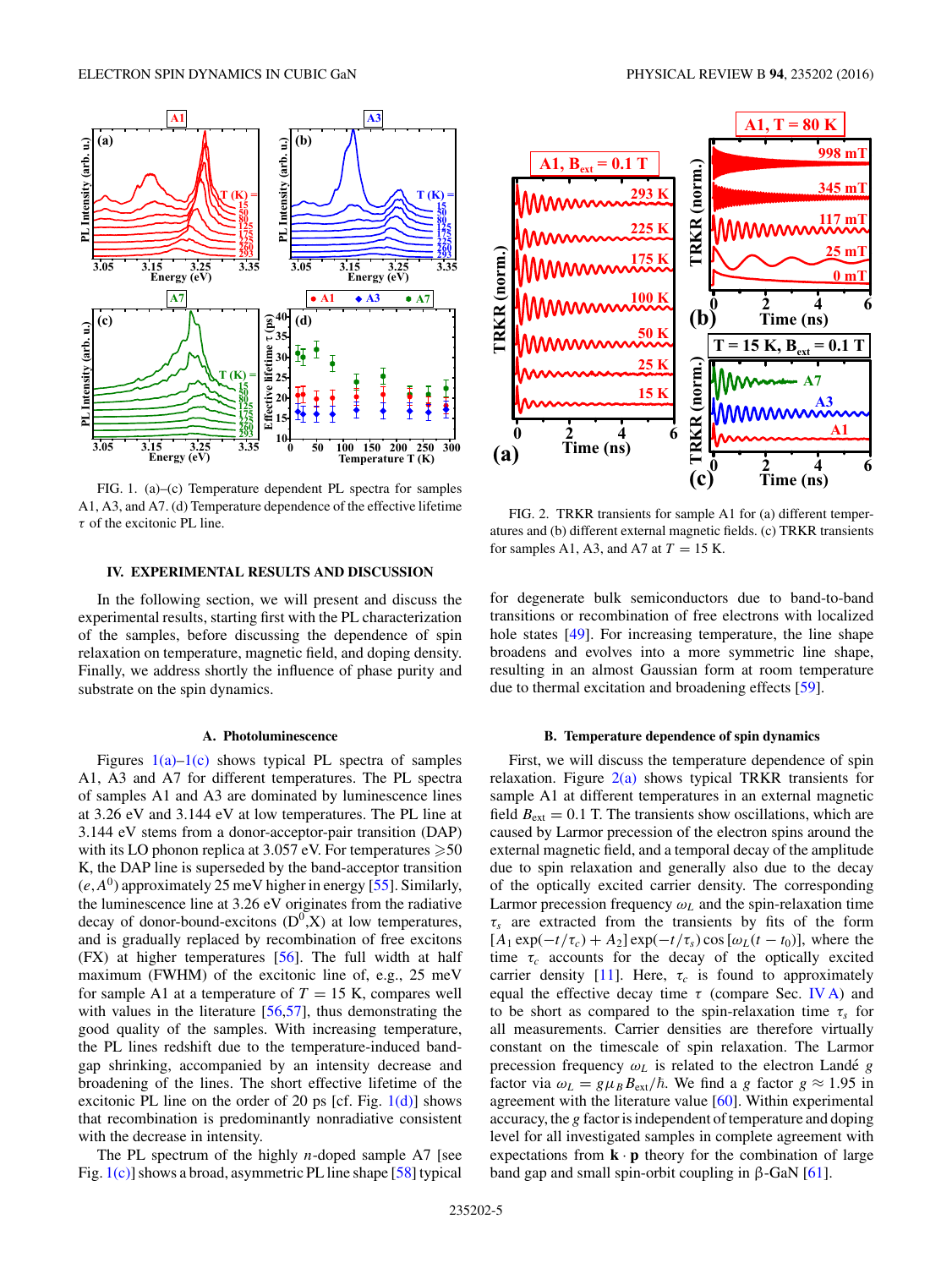

FIG. 3. Temperature dependence of the spin-relaxation time *τs* for samples A1, A3, and A7 in an external magnetic field  $B_{ext}$  = 0.1 T. The gray arrow marks the spin-relaxation time  $\tau_s^{\text{HF}}$  due to the hyperfine interaction estimated via Eq. [\(17\)](#page-2-0).

The temperature dependence of the spin-relaxation time  $\tau_s$  is shown in Fig. 3. Two temperature regimes are clearly observed for the two lower doped samples A1 and A3. At temperatures  $T \le 50$  K, the spin-relaxation time increases with *T*, while a decrease of  $\tau_s$  with *T* is observed for  $T \geq 50$  K. In contrast, the highly doped sample A7 shows an almost constant spin relaxation time as reported previously [\[19\]](#page-13-0).

First, we will discuss the nonmonotonic temperature dependence of spin relaxation in samples A1 and A3, which can be explained by the combined action of hyperfine-induced spin relaxation of localized electrons and DP relaxation of delocalized electrons. At low temperatures, a substantial fraction of electrons is localized at defects, and hyperfineinduced spin relaxation dominates, while DP relaxation is comparably inefficient at low temperatures. With increasing temperature, both the fraction of delocalized electrons as well as the efficiency of DP relaxation increase, resulting in the dominance of DP relaxation at high temperatures.

For the low-temperature regime, where the spin relaxation of localized electrons via hyperfine interaction dominates, we estimate a spin-relaxation time  $\tau_s^{\text{HF}} \approx 2.1$  ns according to Eq. [\(17\)](#page-2-0). The effect of the N nuclei is neglected as compared to the Ga nuclei [\[62\]](#page-14-0), for which a hyperfine constant  $A_{Ga} = 42 \mu eV$  averaged over the <sup>69</sup>Ga and <sup>71</sup>Ga isotopes is used [\[62,63\]](#page-14-0). The estimated spin-relaxation time is in good agreement with the experimentally found values for the lowest temperature of  $T = 15$  K (compare the gray arrow marking  $\tau_s^{\text{HF}}$  in Fig. 3). The experimentally observed increase of the spin-relaxation time with temperature then follows from increasing delocalization and hence increasing contribution from slow DP relaxation. The overall longer spin-relaxation times for sample A3 with its higher doping level as compared to sample A1 are again expected as a consequence of the smaller fraction of localized carriers.

In the high-temperature regime of spin relaxation, the experimentally observed decrease of the spin-relaxation time with temperature can be explained by the dominance of DP relaxation. The increasing temperature leads to the occupation of higher *k* states and a corresponding increase of the effective magnetic field [see Eq. [\(3\)](#page-1-0)], resulting finally in faster spin relaxation. For a quantitative comparison of the predictions of DP theory to the experimentally observed temperature dependence of spin relaxation, both the effective magnetic field average and the momentum scattering time have to be known according to Eqs. [\(4\)](#page-1-0) to [\(12\)](#page-1-0). The experimental determination of the momentum scattering time via transport measurements is, however, often hindered in β-GaN due to the use of highly conductive substrates. In addition, an experimentally measured total momentum relaxation time does not account for the different efficiencies of the individual momentum scattering processes  $[cf. Eq. (5)] [64]$  $[cf. Eq. (5)] [64]$  $[cf. Eq. (5)] [64]$  $[cf. Eq. (5)] [64]$ . We therefore model the momentum scattering time in the following, thus allowing us to include the different efficiencies of the individual momentum scattering mechanisms as discussed in Sec. [II A.](#page-0-0) Generally, the transport mobility  $\mu_e$  is linked to the momentum scattering time  $\tau_p$  via  $\tau_p = \mu_e m^*/q$ . We model the total mobility  $\mu_e$  in the following by including several scattering processes via Matthiessens rule

$$
\frac{1}{\mu_e} = \frac{1}{\mu_e^{\text{disl}}} + \frac{1}{\mu_e^{\text{po}}} + \frac{1}{\mu_e^{\text{dp}}} + \frac{1}{\mu_e^{\text{ii}}} + \frac{1}{\mu_e^{\text{pe}}},\tag{23}
$$

where the mobility  $\mu_e^{\text{disl}}$  due to dislocation scattering is given by [\[65,66\]](#page-14-0)

$$
\mu_e^{\text{disl}}(T, n_D) = \frac{30\sqrt{2\pi} \varepsilon^2 d^2 (k_B T)^{3/2}}{q^3 \lambda_D f^2 \sqrt{m^*} n_{\text{disl}}} \tag{24}
$$

with  $n_{disl}$  as the dislocation density,  $d$  as the distance between acceptor centers along the dislocation line, *f* as the occupation ratio of these acceptors and

$$
\lambda_D = \sqrt{\frac{\varepsilon k_B T}{q^2 n_D}}\tag{25}
$$

as the Debye screening length. For the simulations, it was assumed that *d* is equal to the lattice constant  $a_0$  of  $\beta$ -GaN and *f* is equal to 1 [\[67\]](#page-14-0). The mobility  $\mu_e^{po}$  due to scattering with polar optical phonons is modeled by [\[68\]](#page-14-0)

$$
\mu_e^{\text{po}} = \frac{8}{3\sqrt{2\pi}} \frac{\hbar^2 (k_B T)^{1/2}}{q k_B T_{\text{LO}} m^{*3/2}} \frac{\varepsilon \varepsilon_{\infty}}{\varepsilon - \varepsilon_{\infty}} (e^{\Theta} - 1) \chi(\Theta) \tag{26}
$$

with  $\Theta = T_{\text{LO}}/T$ ,  $T_{\text{LO}} = \hbar \omega_{\text{LO}}/k_B$  and

$$
\chi(\Theta) = \frac{3}{8}\sqrt{\pi \Theta} \tag{27}
$$

for  $T_{\text{LO}} \gg T$ . The mobility  $\mu_e^{\text{dp}}$  due to acoustic phonon deformation potential scattering is given by [\[43](#page-13-0)[,69\]](#page-14-0)

$$
\mu_e^{\rm dp} = \frac{\sqrt{8\pi}}{3} \frac{q\hbar^4 c_l}{a_c^2 m^{*5/2} (k_B T)^{3/2}} \tag{28}
$$

with the deformation potential  $a_c$  and the spherically averaged [\[70\]](#page-14-0)

$$
c_l = (3c_{11} + 2c_{12} + 4c_{44})/5. \tag{29}
$$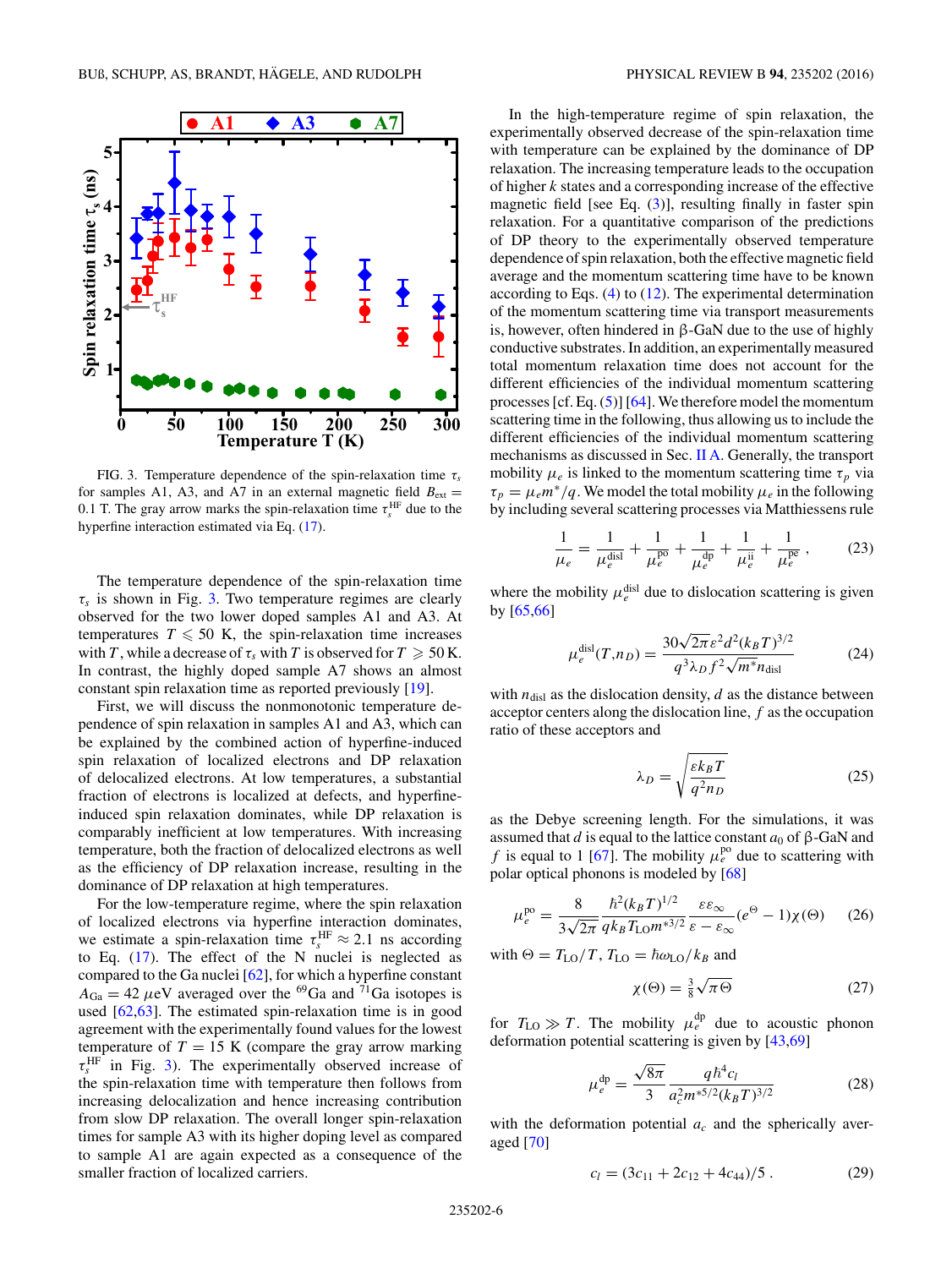Scattering with ionized impurities leads to the mobility [\[71\]](#page-14-0)

$$
\mu_e^{\text{ii}} = \frac{128\sqrt{2\pi}\varepsilon^2 (k_B T)^{3/2}}{m^{*1/2}q^3 n_D} \left[ \ln \left( 1 + \frac{(12\pi\varepsilon k_B T)^2}{q^4 n_D^{2/3}} \right) \right]^{-1} . \tag{30}
$$

The mobility due to piezoelectric scattering is given by [\[43\]](#page-13-0)

$$
\mu_e^{\text{pe}} = \frac{140\sqrt{2\pi}}{3} \frac{\hbar^2}{qm^{*3/2}(k_B T)^{1/2}} \frac{1}{h_{14}^2(4/c_t + 3/c_l)}\tag{31}
$$

with the spherically averaged parameter [\[70\]](#page-14-0)

$$
c_t = (c_{11} - c_{12} + 3c_{44})/5 \tag{32}
$$

and [\[72\]](#page-14-0)

$$
h_{14} = e_{14}/\varepsilon \tag{33}
$$

Figure  $4(a)$  shows exemplarily the contributions from the different scattering mechanisms to the total mobility *μe* for



FIG. 4. Simulated temperature dependence of (a) the contributions of the different scattering mechanisms to the total mobility  $\mu_e$ for  $n_D = 1 \times 10^{17}$  cm<sup>-3</sup> and  $n_{disl} = 5 \times 10^9$  cm<sup>-2</sup> and (b) the total mobility  $\mu_e$  for  $n_D = 1 \times 10^{17}$  cm<sup>-3</sup> and  $n_{\text{disl}} = 1 \times 10^9$ ,  $5 \times 10^9$ , and  $5 \times 10^{10}$  cm<sup>-2</sup> (lines I–III). Lines IV and V are for doping densities of  $1 \times 10^{18}$  and  $1 \times 10^{19}$  cm<sup>-3</sup> and a dislocation density of  $n_{\text{disl}} = 5 \times 10^9 \text{ cm}^{-2}$ .

TABLE V. Material parameters of cubic GaN.

|                            | Symbol                      | Value                 | Reference     |
|----------------------------|-----------------------------|-----------------------|---------------|
| Spin orbit splitting       | $\Delta_{so}$               | $0.017$ eV            | Ref. [74]     |
| Effective electron mass    | $m^*$                       | $0.15 m_0$            | Ref. [75]     |
| LO phonon frequency        | $\tilde{\nu}_{\mathrm{LO}}$ | $740 \text{ cm}^{-1}$ | Ref. [76]     |
| Static dielectric constant | ε                           | $9.5 \epsilon_0$      | Ref. [67]     |
| High-frequency             | $\varepsilon_{\infty}$      | 5.35 $\varepsilon_0$  | Ref. [67]     |
| dielectric constant        |                             |                       |               |
| Lattice constant           | $a_0$                       | $0.45$ nm             | Ref. [77]     |
| Deformation potential      | a <sub>c</sub>              | $-2.77$ eV            | Refs. [78.79] |
| Elastic constant           | $C_{11}$                    | 296 GPa               | Ref. [78]     |
| Elastic constant           | $C_{12}$                    | 154 GPa               | Ref. [78]     |
| Elastic constant           | $c_{44}$                    | 206 GPa               | Ref. [78]     |
| Piezoelectric constant     | $e_{14}$                    | $0.50 \text{ C/m}^2$  | Ref. [80]     |
|                            |                             |                       |               |

a doping density  $n_D = 1 \times 10^{17}$  cm<sup>-3</sup> and a typical value [\[73\]](#page-14-0) of the dislocation density of  $n_{\text{disl}} = 5 \times 10^9 \text{ cm}^{-2}$ , using the material parameter given in Table V. The total mobility is dominated by dislocation scattering at low temperatures and by polar optical phonon scattering at high temperatures, while ionized-impurity scattering gains importance with increasing doping level. The dislocation density  $n_{disl}$  and the doping density  $n<sub>D</sub>$  are therefore the sample specific parameters governing the mobility. The temperature dependence of the total mobility is shown in Fig.  $4(b)$  for the range of doping densities  $n<sub>D</sub>$  investigated here and for values of the dislocation density covering the typical range found for our samples with a layer thickness of approximately 500 nm on SiC substrates [\[73\]](#page-14-0). Overall, the simulated values of the mobility agree well with available experimental values for the mobility in β-GaN  $[51,67,81]$  $[51,67,81]$ .

In the next step, the contributions of the individual scattering mechanisms to the total scattering time can be weighted by their corresponding efficiency factors, thus allowing a quantitative comparison between the experimental spin-relaxation times and the predictions of DP theory.

We start by discussing the two lower doped samples A1 and A3. Figure  $5(a)$  shows the simulated temperature dependence of the weighted effective momentum scattering time  $(Q\tau_p)_{total}$ according to Eq. [\(9\)](#page-1-0) for the doping densities of samples A1 and A3, assuming a typical dislocation density of  $n_{dis}$  =  $5 \times 10^9$  cm<sup>-2</sup>. Following Eq. [\(7\)](#page-1-0), the product  $\tau_s(Q\tau_p)_{\text{total}}$ of the experimentally determined spin-relaxation time *τs* and the simulated  $(Q\tau_p)_{total}$  can then be directly compared to the inverse effective magnetic field average  $1/(\Omega_{\text{eff},\text{nd}}^2)$  predicted by DP theory [cf. Eq.  $(8)$ ]. Figure  $5(b)$  shows the corresponding comparison between  $\tau_s(Q\tau_p)_{\text{total}}$  and  $1/\langle \Omega_{\text{eff},\text{nd}}^2 \rangle$  for different values of the spin-splitting constant *γe* and temperatures up to 500 K [\[82\]](#page-14-0). Qualitatively, the slope of  $\tau_s(Q\tau_p)_{\text{total}}$  matches the  $T^{-3}$  dependence predicted by DP theory [see Eq. [\(8\)](#page-1-0)] very well for temperatures  $T \gtrsim 250$  K for both samples. Quantitative agreement is, however, only obtained for a value of  $\gamma_e$  =  $2.5 \text{ eV} \text{\AA}^3$ , which strongly exceeds the published theoretical values (see Table [II\)](#page-3-0). The significantly shorter spin-relaxation times for lower temperatures  $T \lesssim 250$  K can be understood by increasing degeneracy for lower temperatures and strong contribution from spin relaxation of localized carriers.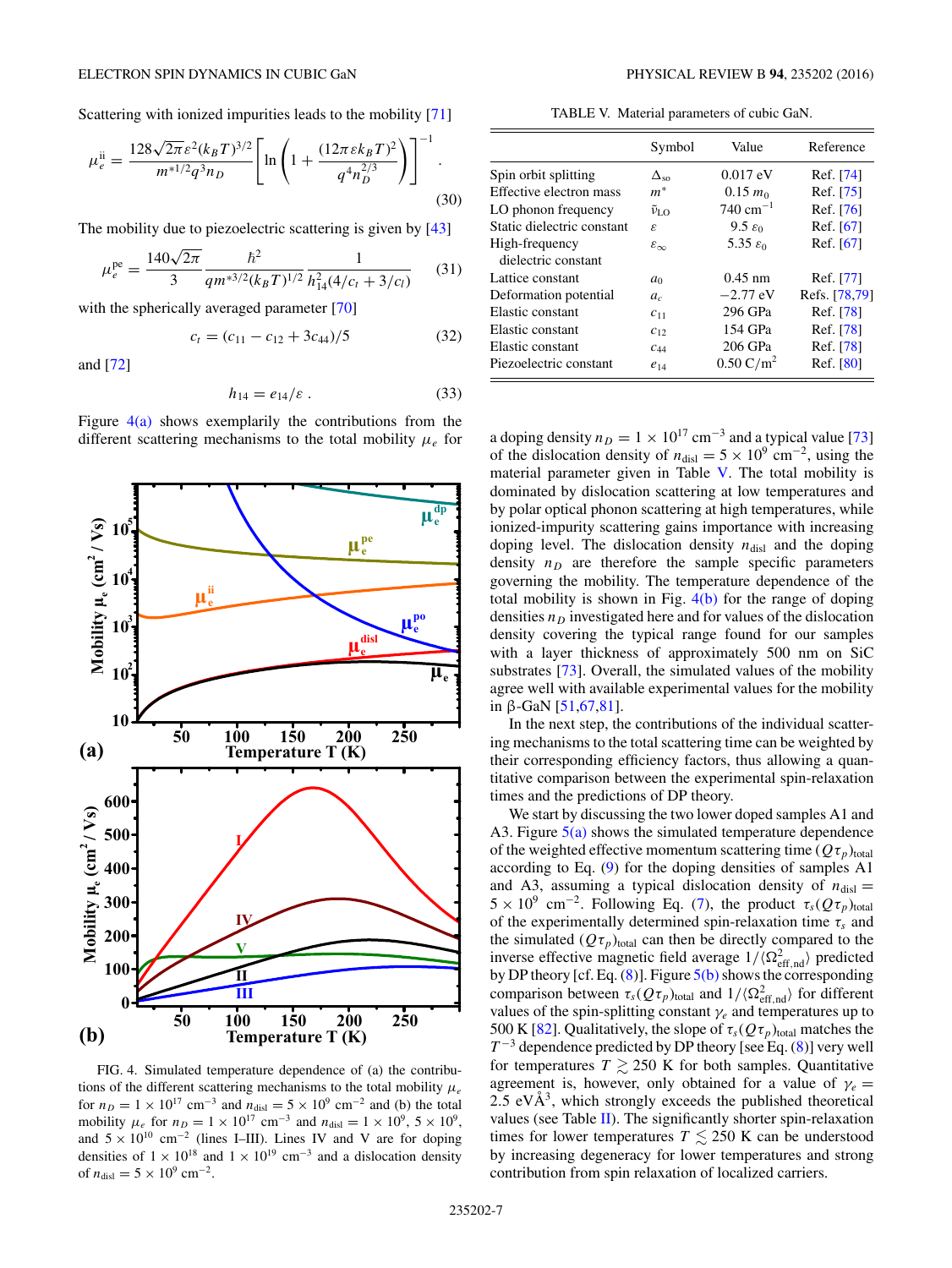<span id="page-7-0"></span>

FIG. 5. (a) Simulated temperature dependence of the weighted momentum scattering time  $(Q\tau_p)_{total}$  according to Eq. [\(9\)](#page-1-0) for a dislocation density  $n_{\text{disl}} = 5 \times 10^9 \text{ cm}^{-2}$  and doping densities  $n_D =$  $1 \times 10^{17}$  and  $1 \times 10^{18}$  cm<sup>-3</sup>, respectively. (b) Temperature dependence of the product  $\tau_s(Q\tau_p)_{\text{total}}$  of the experimental spin-relaxation time  $\tau_s$  and  $(Q\tau_p)_{\text{total}}$  from 80 to 500 K on a double-logarithmic scale. The solid lines show the inverse squared effective magnetic field average  $1/\langle \Omega_{\text{eff},\text{nd}}^2 \rangle$  predicted by DP theory for different values of the spin-splitting constant *γe*.

An analogous comparison can be made for the degenerately doped sample A7. In this case, the effective magnetic field average  $\langle \Omega_{\text{eff},\text{deg}}^2 \rangle$  and the effective momentum scattering time  $\tau_{p,eff}^{\text{deg}}$  according to Eqs. [\(13\)](#page-1-0) and [\(14\)](#page-1-0) have to be used to account for the degeneracy. Figure  $6(a)$  shows the simulated temperature dependence of  $\tau_{p, \text{eff}}^{\text{deg}}$ , which is approximately constant as expected for a degenerate electron gas [\[1\]](#page-13-0). The product  $\tau_s \tau_{p, \text{eff}}^{\text{deg}}$  is then also found to be almost temperature independent, which completely agrees with the prediction of DP theory for the case of degeneracy [cf. Fig.  $6(b)$ ] [\[3,19\]](#page-13-0). This agreement clearly indicates the dominance of DP relaxation over the full temperature range due to the degeneracy of the sample. Consistent with the above results for the lower doped samples, quantitative agreement with DP theory is again obtained for a value of the spin-splitting constant of  $\gamma_e = 2.5 \text{ eV} \text{\AA}^3$ .

This value of the spin-splitting constant is, however, substantially larger than published theoretical values (see Table  $\mathbf{II}$ ). In the following, we will discuss possible reasons for this discrepancy. An obvious reason for the disagreement would be a too small value of *γe* predicted by theory. It



FIG. 6. (a) Simulated temperature dependence of the effective momentum scattering time  $\tau_{p,\text{eff}}^{\text{deg}}$  according to Eq. [\(14\)](#page-1-0) for a doping density  $n_D = 1.5 \times 10^{19}$  cm<sup>-3</sup> and a dislocation density  $n_{\text{disl}} = 5 \times$ 10<sup>9</sup> cm<sup>-2</sup>. (b) Temperature dependence of  $\tau_s \tau_{p, \text{eff}}^{\text{deg}}$  from 15 K up to 293 K on a semi-logarithmic scale. The solid lines show the inverse squared effective magnetic field average  $1/\langle \Omega_{\text{eff},\text{deg}}^2 \rangle$  predicted by DP theory for different values of the spin-splitting constant *γe*.

is well known from other semiconductors, particularly from the extensively studied GaAs, that the theoretical prediction of the spin-splitting constant is difficult, resulting in a wide range of predicted values [\[83\]](#page-14-0). The few theoretically predicted values for  $γ_e$  in β-GaN also show considerable scatter (cf. Table  $II$ ), with, however, a tendency to smaller values for increased complexity of the theoretical models [\[19,32,33\]](#page-13-0). We note that no experimental values for the spin-splitting constant in β-GaN are available for comparison. Another reason for the observed discrepancy might be the assumption of a perfect crystal lattice in the theoretical prediction of *γe*. Cubic GaN possesses, however, a complex microstructure, which possibly influences the spin dynamics in several ways. First, cubic GaN shows inclusions of the thermodynamically preferred wurtzite phase of GaN ( $\alpha$ -GaN), arising from stacking faults on {111} planes. These  $\alpha$ -GaN inclusions furthermore form two types of anti-phase domains (APD) in β-GaN grown on 3C-SiC, with different α-GaN content in the two types of APDs  $[84]$ . This complex phase mixture could lead to additional contributions to DP spin relaxation, as the polar  $\alpha$ -GaN inclusions and the charge accumulation at the interfaces [\[85\]](#page-14-0) might contribute to random spin-orbit coupling similar to dopant ions [\[86\]](#page-14-0). We note that while HRXRD characterizations indicate a high phase purity and thus a small amount of  $α$ -GaN domains in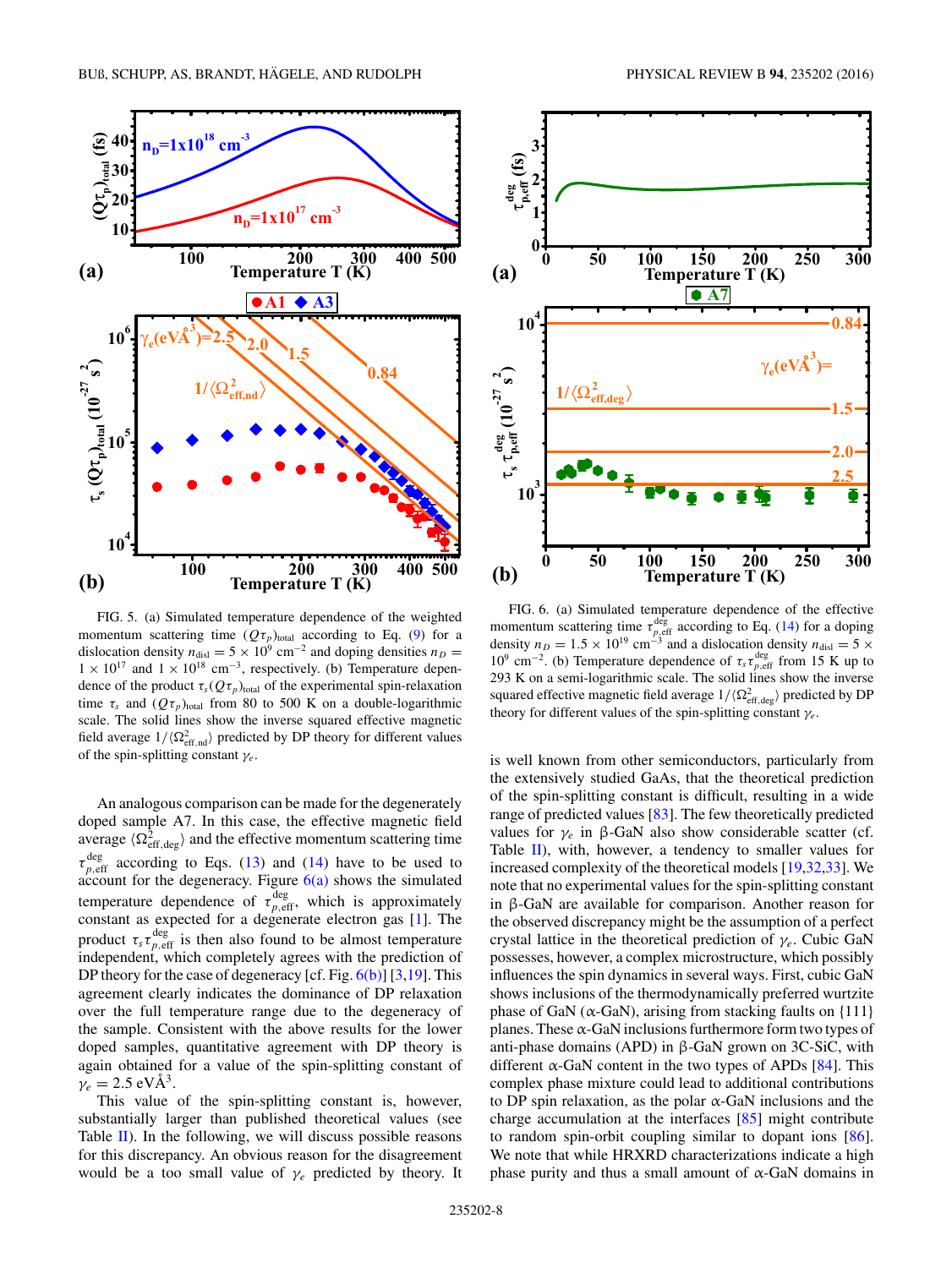<span id="page-8-0"></span>our samples, these measurements only provide information averaged over the whole layer thickness, while in reality the  $\alpha$ -GaN phase content increases with increasing layer thickness [\[84\]](#page-14-0). Due to the short laser penetration depth, our TRKR measurements probe predominantly the electron spin dynamics close the surface, where the  $\alpha$ -GaN phase content is expected to be higher than indicated by the HRXRD measurement. Besides  $\alpha$ -GaN inclusions, cubic GaN epilayers show also a high density of dislocations, which might influence DP relaxation via two, counteracting mechanisms. On the one hand, an increasing dislocation density causes shorter momentum scattering times as discussed above, thus leading to an increase of the spin-relaxation time. On the other hand, dislocations in GaN are positively charged [\[87\]](#page-14-0), thus creating an additional spin-orbit field comparable to the spin-orbit field of donors [\[86\]](#page-14-0), which leads to shorter spin lifetimes for increasing dislocation density. While only the first mechanism has theoretically been considered so far [\[28\]](#page-13-0), experimental results in  $\alpha$ -GaN point at the possible importance of the second mechanism [\[88\]](#page-14-0).

A significant underestimation of the mobility and hence the momentum scattering time in our simulations could also explain the shorter spin-relaxation times observed experimentally than expected theoretically. The simulated mobilities agree, however, well with available experimental values [\[51,](#page-13-0)[67,81\]](#page-14-0). In addition, electron-electron scattering also shortens the momentum scattering time for DP relaxation, while it does not contribute to the transport mobility. Inclusion of electron-electron scattering would hence increase the gap between experiment and theory even further.

Microstrain variations in the β-GaN epilayers lead to an additional contribution to the conduction band spin splitting. The strain-induced spin splitting was, however, shown to have only a negligible effect on the spin dynamics [\[89\]](#page-14-0), thus excluding strain variations as a possible source for the discrepancy.

We finally note that EY and BAP relaxation play only a negligible role. Estimating spin-relaxation times for EY relaxation via Eq. [\(21\)](#page-2-0) gives values on the order of microseconds, being several orders of magnitude longer than the experimentally observed spin-relaxation times. A significant influence of BAP relaxation is not expected, as the BAP mechanism was shown to be effective only for considerable hole concentrations [\[1,2\]](#page-13-0), while our samples are *n*-doped and holes optically excited by the pump pulse recombine rapidly (see Sec. [IV A\)](#page-4-0).

#### **C. Magnetic field dependence of spin dynamics**

The investigation of the magnetic field dependence of spin relaxation gives important information on, e.g., the symmetry of the spin-relaxation tensor  $[10,20]$  or on the dominating spinrelaxation mechanism [\[13\]](#page-13-0). Figure 7 shows the magnetic field dependence of spin relaxation for the lower doped samples A1 and A3 as well as for the degenerate sample A7 at temperatures between 15 and 293 K. First, we will discuss the magnetic field dependence of the spin-relaxation time for the two lower doped samples A1 and A3. At low temperatures, the spin-



FIG. 7. Magnetic field dependence of the spin-relaxation time  $\tau_s$  for samples A1, A3, and A7 at (a)  $T = 15$ , (b) 80, and (c) 293 K. (d) Magnetic field dependence of the corresponding spin-relaxation rate *γs* for sample A1 at *T* = 15, 80, and 293 K. The solid lines show fits to the  $\gamma_s \propto B_{\text{ext}}$  dependence of Eq. [\(20\)](#page-2-0). (e) Simulated magnetic field dependence  $\gamma_s^{\text{DP}}(B_{\text{ext}})/\gamma_{s,0}^{\text{DP}}$  of the ratio of spin-relaxation rates due to the effects of Larmor precession and cyclotron motion, respectively, according to Eqs. [\(15\)](#page-1-0) and [\(16\)](#page-2-0). An effective momentum scattering time  $\tau_p = 25$  fs was used in the simulation. (f) Temperature dependence of the ratio  $\beta = \tau_{s,0}/\tau_{s,B}$  of experimental spin-relaxation times at zero magnetic field and  $B_{\text{ext}} = 0.55$  T for samples A1, A3, and A7. The dashed line marks a value of  $\beta = 1$ , indicative of DP relaxation.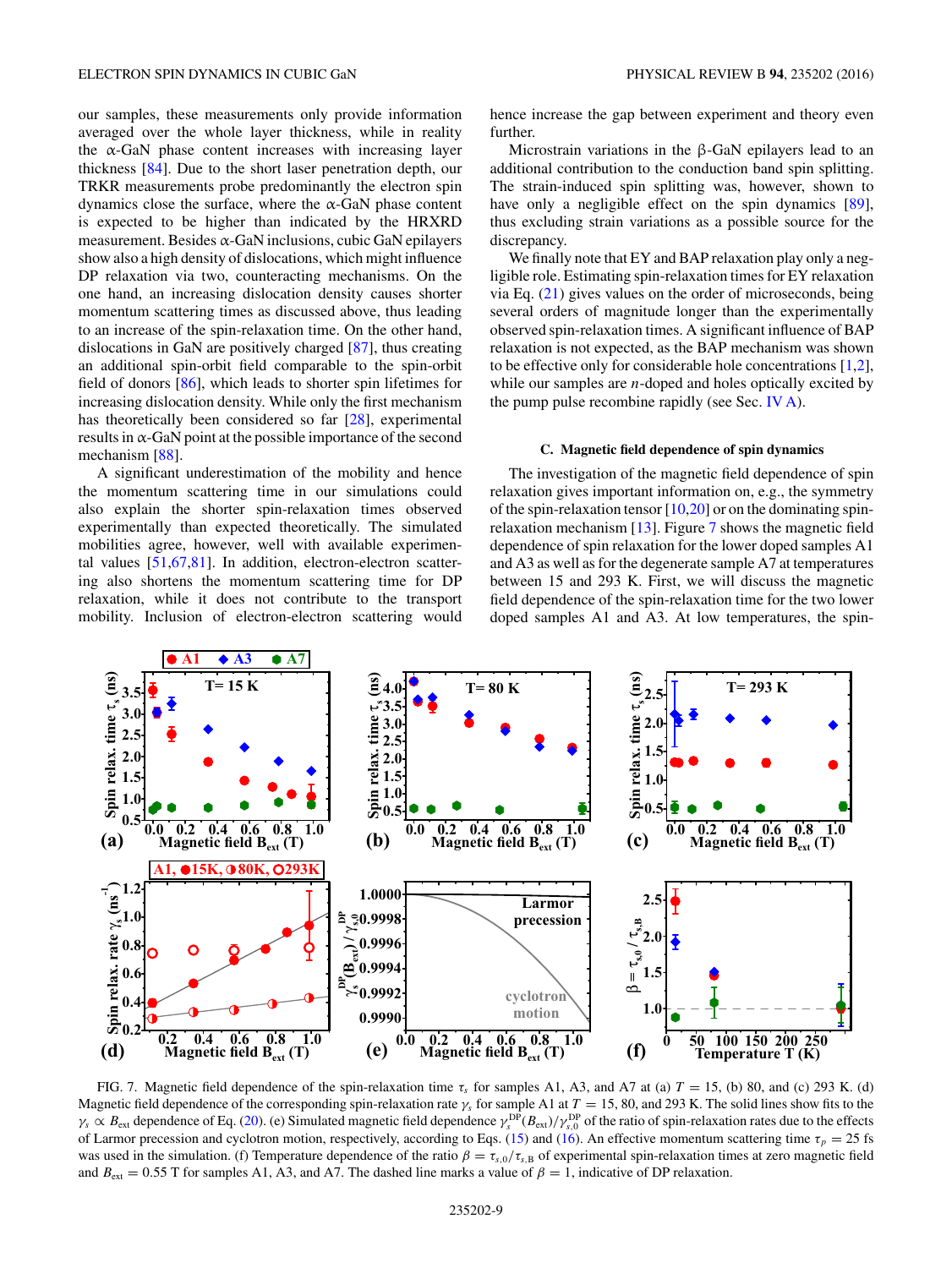relaxation time strongly decreases for increasing magnetic field [cf. Fig.  $7(a)$ ]. The linear magnetic field dependence of the corresponding spin-relaxation rate [see Fig.  $7(d)$ ] is typical for the spin relaxation of localized electrons [cf. Eq. [\(20\)](#page-2-0)]. The magnetic field dependence of the spin-relaxation time flattens with increasing temperature, resulting in an almost constant spin-relaxation time at room temperature [compare Figs.  $7(b)$ – $7(d)$ ]. This transition supports the interpretation of the temperature dependence of spin relaxation in the previous section. At low temperatures, spin relaxation is governed by the spin relaxation of localized electrons via the hyperfine interaction, which is characterized by the linear magnetic field dependence of the spin-relaxation rate that we experimentally observe for sample A1 and A3. With increasing temperature, the degree of localization decreases and the efficiency of DP relaxation increases simultaneously, leading to the dominance of DP relaxation at room-temperature. DP relaxation is essentially independent of the external magnetic field for the field range investigated here, as cyclotron motion and Larmor precession around the external magnetic field lead only to a minute modification of the spin-relaxation rate [see Fig.  $7(e)$ ]. Due to the different magnetic field dependencies of spin relaxation of localized electrons and DP relaxation, the ratio  $\beta = \tau_{s,0}/\tau_{s,B}$  of the experimental spin-relaxation times  $\tau_{s,0}$  in zero magnetic field and  $\tau_{s,B}$  in a finite magnetic field  $B_{ext} = 0.55$  T can be used as a probe for the importance of localization for spin relaxation [\[13\]](#page-13-0). For the spin relaxation of localized electrons, *β >* 1 follows, while DP relaxation corresponds to  $\beta = 1$ . The temperature dependence of  $\beta$  shown in Fig. [7\(f\)](#page-8-0) illustrates the transition from spin relaxation dominated by localized electrons to DP dominated spin relaxation at room temperature.

Additional evidence for the important influence of localized electrons on spin relaxation even up to room temperature comes from the magnetic field dependent measurement of spin relaxation shown in Fig. 8 for sample A1 where, similar to



FIG. 8. Magnetic field dependence of the spin polarization in Faraday configuration for sample A1 at a temperature of  $T = 293$  K and a time delay  $\Delta t = 2.1$  ns between pump and probe pulse. The solid line shows a fit according to Eq. (34).

resonant spin amplification (RSA) measurements, the external magnetic field is scanned for a fixed time delay  $\Delta t$  between pump and probe pulse. The external magnetic field  $B_z$  is oriented perpendicular to the sample plane in this measurement (Faraday configuration). The observed increase of spin polarization for moderate external fields  $B<sub>z</sub>$  is typical for localized electrons subject to hyperfine-induced spin relaxation and can be understood as a suppression of the fluctuating hyperfine field by the external field, with the half width at half minimum of the peak as a direct measure of the hyperfine field  $B<sub>hf</sub>$  [\[90\]](#page-14-0). Approximating the dip by a Lorentzian [\[37,](#page-13-0)[90\]](#page-14-0)

$$
A_{\text{Far}}(B_{\text{ext}}) = A_0 \left[ 1 - \frac{2A_1/3}{1 + (B_z/B_{\text{hf}})^2} \right]
$$
(34)

gives  $B_{\text{hf}} \approx 57.7$  mT. According to

$$
\tau_s = 2\sqrt{3}\hbar/(g\mu_B B_{\rm hf})\tag{35}
$$

a spin dephasing time  $\tau_s \approx 0.35$  ns follows [\[37\]](#page-13-0), supporting the assumption of a significant contribution of localized electrons to the total spin relaxation up to room temperature. The shorter spin-relaxation time of localized electrons at room temperature as compared to low temperatures is expected, particularly due to the stronger localization at deep defects and phonon-induced dephasing [\[91\]](#page-14-0). We note that deep states with strongly localized wave functions are well-known to be present in β-GaN from PL measurements [\[57,](#page-13-0)[92\]](#page-14-0).

Finally, we discuss the magnetic field dependence of the degenerately doped sample A7. For this sample, spin relaxation is found to be almost independent of the magnetic field over the whole temperature range [see Figs.  $7(a)$ – $7(c)$ ] and  $7(e)$ ]. This flat magnetic field dependence with  $\beta \approx 1$ [cf. Fig.  $7(f)$ ] clearly demonstrates that DP relaxation is dominating due to the degeneracy and the correspondingly small degree of localization in this sample. This finding is in complete agreement with the conclusion from the temperature dependence in the previous section.

### **D. Doping density dependence of spin dynamics**

The dependence of spin relaxation on the doping density gives additional important information complementary to the information from temperature or magnetic field dependent measurements, for example on the dominating spin-relaxation mechanism or on the leading contribution to DP relaxation [\[12,39\]](#page-13-0). Figure [9](#page-10-0) shows the doping density dependence of the spin-relaxation time for ten samples with doping densities  $n_D = 6 \times 10^{16} - 1.5 \times 10^{19}$  cm<sup>-3</sup> at temperatures of 80 and 293 K, respectively. A nonmonotonic density dependence of the spin-relaxation time is found at both temperatures, with a maximum spin lifetime at an intermediate density of 1018 cm<sup>−</sup>3. In the following, we will show that the observed density dependence can again be understood by the interplay of spin relaxation of localized electrons and DP relaxation of free electrons.

Generally, the doping density influences the spin dynamics in a complex way, as it determines via the degree of localization not only the relative importance of spin relaxation of localized and delocalized electrons, respectively, but also the absolute efficiency of spin-relaxation mechanisms in the two regimes. We will therefore first discuss the doping density dependence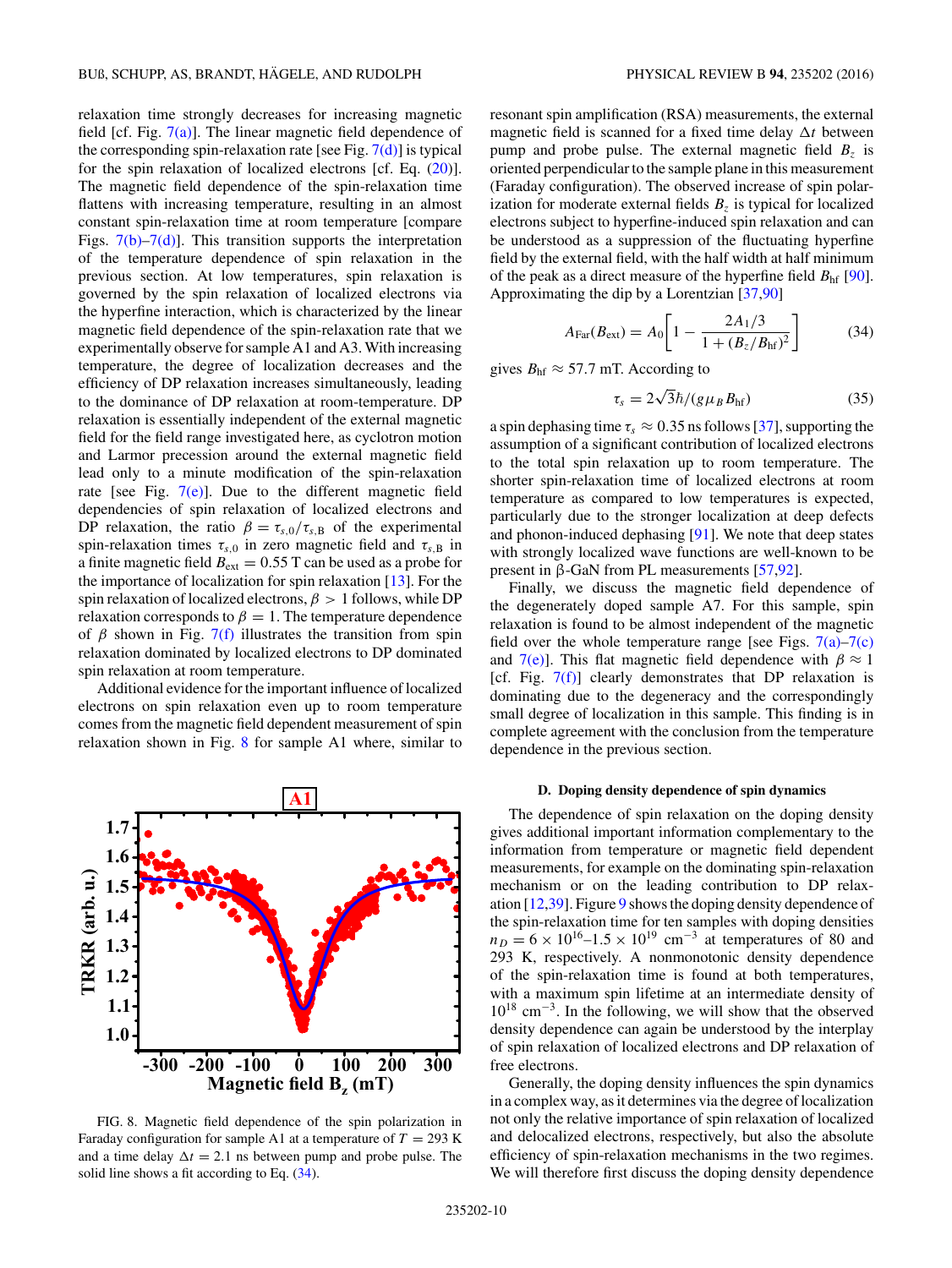<span id="page-10-0"></span>

FIG. 9. Doping density dependence of the spin-relaxation time  $\tau_s$  at temperatures of (a)  $T = 80$  K and (b)  $T = 293$  K for doping densities from  $n_D = 6 \times 10^{16}$  cm<sup>-3</sup> up to  $1.5 \times 10^{19}$  cm<sup>-3</sup> in an external magnetic field of  $B_{ext} = 0.1$  T.

of the different spin-relaxation mechanisms in more detail, starting with the spin relaxation of localized electrons. For small densities of localized electrons with correspondingly large separations between neighboring electrons, the localized electrons do not interact with each other and a densityindependent spin-relaxation rate  $\gamma_s^{\text{HF}}$  according to Eq. [\(17\)](#page-2-0) results. A pronounced density dependence occurs, however, at higher densities for electrons localized at donors, where exchange between the donor-bound electrons strongly increases with doping density [\[34\]](#page-13-0). In this case, spin relaxation both due to hyperfine interaction as well as due to anisotropic exchange interaction depends on the correlation time  $\tau_c$  [see Eqs. [\(18\)](#page-2-0) and [\(19\)](#page-2-0)], which strongly decreases with doping density.

A nonmonotonic density dependence with maximum spin lifetime at an intermediate density results, as spin relaxation due to the hyperfine interaction slows down with increasing density, while spin relaxation due to anisotropic exchange speeds up with density [\[34,39\]](#page-13-0). To compare the predicted density dependence to the experimental results, we calculate the spin-relaxation rates  $\gamma_s^{\text{HF},h}$  due to hyperfine interaction according to Eq. [\(18\)](#page-2-0) and  $\gamma_s^{\text{aex}}$  due to anisotropic exchange according to Eq. [\(19\)](#page-2-0). The correlation time  $\tau_c$  is estimated via [\[39\]](#page-13-0)

$$
\tau_c \approx \hbar/\xi \, J(r_c) \,, \tag{36}
$$

where the exchange constant  $J(r)$  is approximated in analogy to hydrogenic systems by [\[39](#page-13-0)[,93\]](#page-14-0)

$$
J(r) = 0.821 E_B \left(\frac{r}{a_B}\right)^{5/2} e^{(-2r/a_B)}.
$$
 (37)

The average characteristic distance  $r_c$  between interacting donors is assumed to be

$$
r_c = \zeta n_D^{-1/3} \,. \tag{38}
$$

The prefactor  $\zeta$  is estimated either from the maxima of distribution functions of the distance to the nearest neighbors or from percolation theory [\[34\]](#page-13-0). The numerical factor *ξ* is of the order of one. We use the values  $\zeta = 0.65$  and 0.8 following from experimental data for GaAs at low temperatures [\[39\]](#page-13-0). The mean-squared value of the angle of spin rotation  $\varphi$  in Eq. [\(19\)](#page-2-0) is numerically approximated by [\[39\]](#page-13-0)

$$
\langle \varphi^2(r) \rangle^{1/2} = \frac{\sqrt{2} \gamma_e}{E_B a_B^3} \left[ 0.323 + 0.436 \left( \frac{r}{a_e} \right) + 0.014 \left( \frac{r}{a_e} \right)^2 \right]
$$
(39)

with the modified Bohr radius *ae* defined as above and the approximate binding energy  $E_B = E_{B,H}(m^*/m_0)/(\varepsilon/\varepsilon_0)^2$ , where  $E_{B,H}$  is the Rydberg energy of an H atom. Figure [10](#page-11-0) shows the corresponding simulated density dependence, where spin relaxation is limited for small donor concentrations by the relaxation of isolated electrons. The resulting total spin-relaxation time shows indeed a nonmonotonic density dependence. The predicted spin-relaxation times exceed, however, the experimentally found spin-relaxation times by almost two orders of magnitude. In addition, the predicted density for maximum spin lifetimes is smaller than the experimentally observed density by a factor of 20. These findings clearly rule out the density dependence due to donor-bound electrons as an explanation for the observed density dependence of spin relaxation.

Next, we will discuss the density dependence in the regime of DP relaxation of delocalized electrons, where both the magnitude of the effective magnetic field and the momentum scattering time depend on the doping density. Generally, two regimes of spin relaxation exist in the majority of bulk III-V semiconductors, leading again to a nonmonotonic density dependence with maximum spin-relaxation time at an intermediate density  $[2,12]$ . The two regimes can conveniently be characterized by the ratio of the lattice temperature *T* to the Fermi temperature  $T_F$ , where the Fermi temperature  $T_F =$  $E_F/k_B$  is determined by the doping density  $n_D$  via the Fermi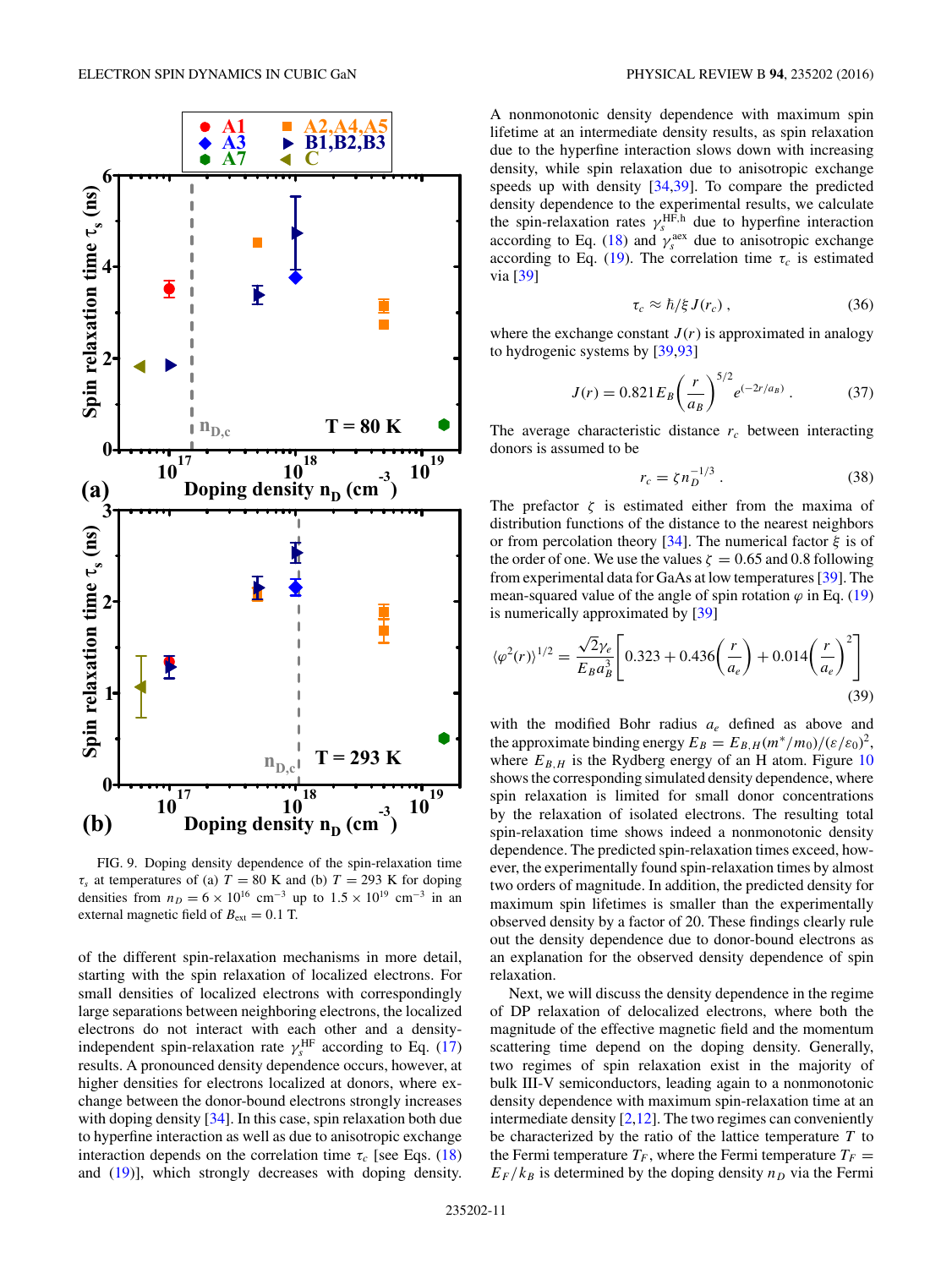<span id="page-11-0"></span>

FIG. 10. Simulated doping density dependence of the spinrelaxation times of donor-bound electrons due to hyperfine interaction (dashed line) and due to anisotropic exchange (dash-dotted line), together with the resulting total spin-relaxation time (solid line) for a value of the spin-splitting constant of  $\gamma_e = 2.5 \text{ eV} \text{Å}^3$ . For comparison, the spin-relaxation time due to anisotropic exchange is also shown for  $\gamma_e = 0.84 \text{ eV} \text{Å}^3$ .

energy  $E_F = (3\pi^2)^{2/3} \hbar^2 n_D^{2/3} / 2m^*$ . For lattice temperatures  $T \gg T_F$  well exceeding the Fermi temperature, the electron system is nondegenerate and the effective magnetic field average is approximately independent of the doping density. Usually, momentum scattering is dominated by ionized impurity scattering and electron-electron scattering in bulk III-V semiconductors, for which the momentum scattering time decreases with doping density. Overall, the spin-relaxation time then increases with density in the nondegenerate regime for the majority of III-V semiconductors. In β-GaN, however, momentum scattering is dominated by dislocation scattering, which weakens for increasing doping density. The total momentum scattering time is therefore expected to moderately increase with doping density, leading to a slightly decreasing spin-relaxation time in the nondegenerate regime. In the second regime, where the Fermi temperature exceeds the lattice temperature  $(T_F \gg T)$ , the electron system is degenerate. The effective magnetic field average rapidly grows with doping density in this regime as higher *k* states get populated. The momentum scattering time is, on the other hand, almost constant in the degenerate regime, hence the spin-relaxation time decreases with density in the degenerate regime. Overall, a nonmonotonic density dependence is expected to result from these two regimes with a maximum spin lifetime at a critical density  $n_{D,c}$ , for which the Fermi temperature  $T_F(n_{D,c}) \approx T$ is comparable to the lattice temperature *T* [\[2\]](#page-13-0). For β-GaN with strong dislocation scattering, a transition from an almost constant or slightly decreasing spin-relaxation time to the pronounced decrease in the degenerate regime is expected at the critical density  $n_{D,c}$ .

Here, critical densities of  $n_{D,c} = 1.5 \times 10^{17}$  and  $1.06 \times$ 1018 cm<sup>−</sup>3, respectively, correspond to the investigated temperatures of  $T = 80$  and 293 K. The experimentally observed density dependence therefore clearly deviates from the predicted DP density dependence for  $T = 80$  K, as a pronounced increase of the spin-relaxation time is found in the nondegenerate regime and the density for maximum spin lifetime in addition strongly deviates from the predicted  $n_{D,c}$  [see dashed line in Fig. [9\(a\)\]](#page-10-0). At  $T = 293$  K, the experimental density for maximum spin lifetime coincides with the predicted critical density  $n_{D,c}$  [see dashed line in Fig. [9\(b\)\]](#page-10-0), the pronounced increase of the spin-relaxation time for nondegenerate densities does, however, not agree with the expected density dependence for β-GaN.

Following the above discussion, the experimentally observed density dependence can be understood neither by spin relaxation of localized electrons nor by DP relaxation alone, but only by the combined spin relaxation of localized and delocalized electrons. For low densities  $n_D \lesssim 10^{18}$  cm<sup>-3</sup>, spin relaxation of electrons localized at deep states strongly contributes to the total spin relaxation. Increasing density leads to a stronger contribution from comparably weak DP relaxation, resulting in an increase of the total spin-relaxation time with density. For high densities, DP relaxation dominates due to the small degree of localization and the strongly increased efficiency of the DP mechanism. The spin-relaxation time shows the corresponding drastic decrease with density being typical for DP relaxation in the degenerate regime. The comparison between the density dependence of the product  $\tau_s \tau_{p,eff}^{\text{deg}}$  of the experimental spin-relaxation time  $\tau_s$  and the simulated effective momentum scattering time  $\tau_{p,\text{eff}}^{\text{deg}}$  with the inverse squared effective magnetic field average  $1/(\Omega_{\text{eff},\text{deg}}^2)$ predicted by DP theory for degenerate electrons strongly supports this interpretation, as good agreement is found for samples A4, A5, and A7 for both temperatures of 80 and 293 K (see Fig. 11).



FIG. 11. Doping density dependence of the product  $\tau_s \tau_{p,eff}^{\text{deg}}$  of the experimental spin-relaxation time  $\tau_s$  and the simulated effective momentum scattering time  $\tau_{p, \text{eff}}^{\text{deg}}$  in the degenerate regime at temperatures of  $T = 80$  and 293 K. The solid lines show the inverse squared effective magnetic field average  $1/(\Omega_{\text{eff},\text{deg}}^2)$  predicted by DP theory for different values of the spin-splitting constant *γe*.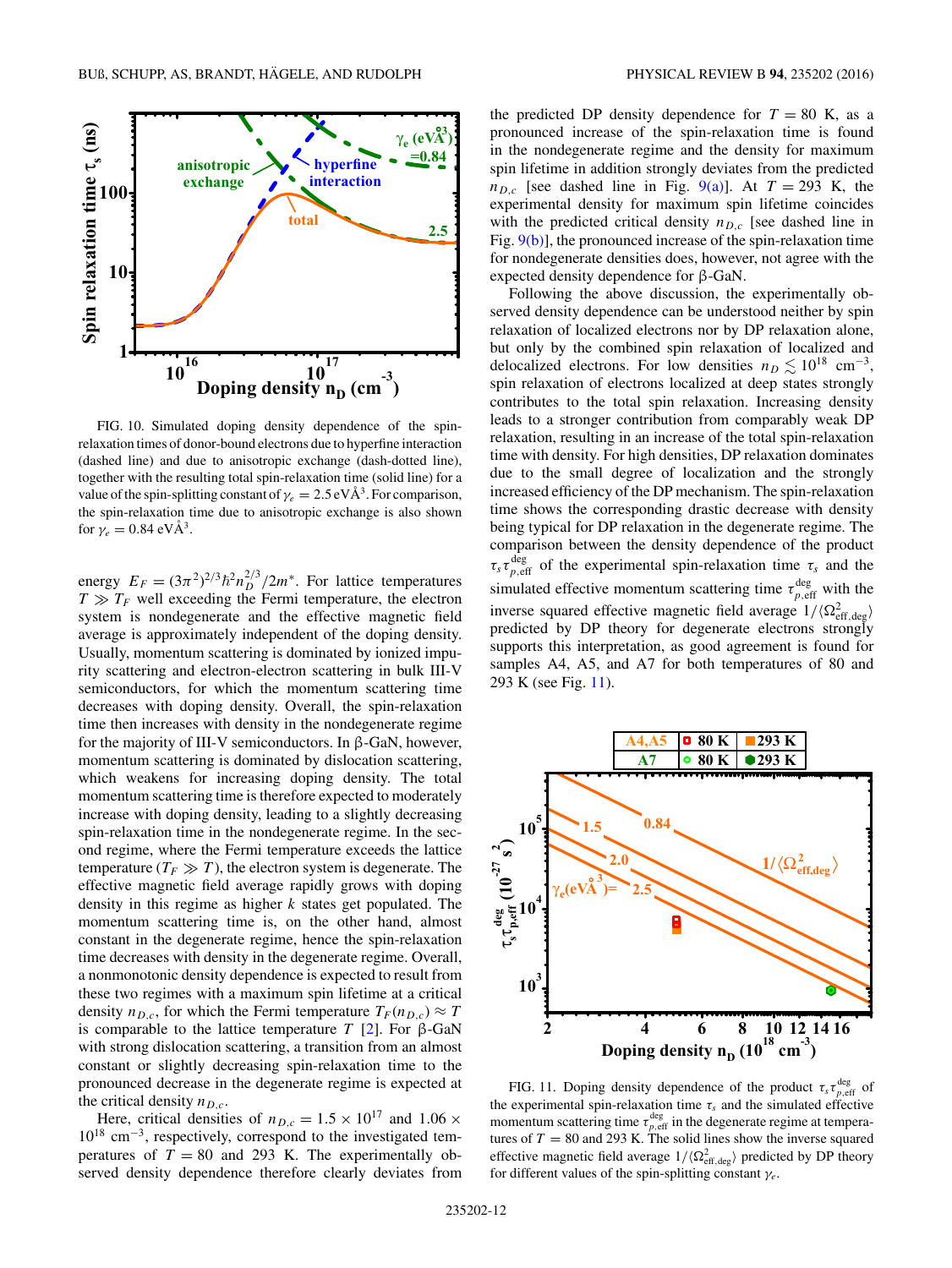

FIG. 12. (a) Magnetic field dependence of the spin-relaxation time at  $T = 80$  K for sample A6 with 97.5% phase purity and sample A7 with 99.7% phase purity. (b) Magnetic field dependence of the spin-relaxation time at  $T = 80$  and 293 K, respectively, for sample D grown on GaAs substrate.

## **E. Influence of hexagonal phase content and substrate on the spin dynamics**

The investigated β-GaN epilayers possess a complex microstructure which potentially has a strong influence on the spin dynamics as discussed above. In the remaining, we will briefly present additional measurements on the influence of the phase mixture of cubic and hexagonal crystal phases as well as of dislocations. First, the spin dynamics of the degenerately doped samples A6 and A7 is compared. Both samples have the same doping level and layer structure, but different phase purities of 97.5% and 99.7%, respectively (see Table [IV\)](#page-3-0). Figure  $12(a)$  shows the magnetic field dependence of spin relaxation for both samples at a temperature of  $T = 80$  K. The spin-relaxation time is almost independent of the magnetic field for both samples, indicating the dominance of DP relaxation as a consequence of degeneracy. Moreover, the spin-relaxation times approximately agree for the two samples. The almost identical spin dynamics in both samples despite their substantially different phase purity suggests an only marginal influence of the hexagonal phase. More in-depth studies are, however, required for a conclusive statement on the role of phase mixture for the dynamics of spin relaxation.

Finally, we investigate the possible influence of dislocations. For this purpose, we study the spin dynamics in a sample grown on GaAs substrate (sample D with a doping density of  $n_D = 8 \times 10^{17}$  cm<sup>-3</sup>), as β-GaN epilayers grown on GaAs substrates generally have higher dislocation densities than comparable layers grown on  $3C-SiC$  [\[73\]](#page-14-0). Figure 12(b) shows the magnetic field dependence of spin relaxation for sample D at temperatures of  $T = 80$  and 293 K. The spin dynamics differs in two aspects from the spin dynamics of comparable samples on 3C-SiC, which were discussed before (cf. Fig. [7\)](#page-8-0). First, sample D shows an almost flat magnetic field dependence already at  $T = 80$  K, while the magnetic field dependence flattens out only at 293 K in comparable samples grown on SiC. Second, the spin-relaxation times are shorter for sample D than for comparable samples on 3C-SiC. Both these findings can be interpreted as more efficient DP relaxation, which then starts to dominate spin relaxation already at lower temperatures and additionally leads to shorter spin-relaxation times. The strength of DP relaxation can be estimated for sample D as its room-temperature mobility  $\mu_e^D$  = 75 cm2*/*Vs has been determined by Hall measurements [\[51\]](#page-13-0). Our simulations reproduce  $\mu_e^D$  for a dislocation density of  $n_{\text{disl}} = 4 \times 10^{10} \text{ cm}^{-2}$ , allowing us to further simulate the corresponding weighted momentum scattering time  $(Q\tau_p)_{total}$ according to Eq. [\(9\)](#page-1-0) and to estimate the spin-splitting constant  $\gamma_e = 6$  eVÅ<sup>3</sup> via Eqs. [\(7\)](#page-1-0) and [\(8\)](#page-1-0). Such a high value for the spin-splitting constant indicates an important role of dislocations for spin relaxation, which can, however, only be clarified by a more thorough experimental and theoretical study.

#### **V. SUMMARY**

Summarizing, we have experimentally investigated the electron spin dynamics in cubic GaN for temperatures from 15 K up to 500 K, magnetic fields up to 1 T and doping densities from  $6 \times 10^{16}$  cm<sup>-3</sup> up to  $1.5 \times 10^{19}$  cm<sup>-3</sup>. We observe a nonmonotonic temperature dependence and a characteristic flattening of the magnetic field dependence of spin relaxation for increasing temperature at moderate doping levels. In contrast, the spin-relaxation time is independent of temperature and magnetic field strength at degenerate doping levels. In addition, spin relaxation shows a nonmonotonic doping density dependence. All these findings are consistently explained by the dominance of spin relaxation of localized electrons up to moderate temperatures and doping levels, with a transition to Dyakonov-Perel dominated spin relaxation for higher temperatures and doping densities. Quantitative agreement to predictions of Dyakonov-Perel theory requires the assumption of a larger spin-splitting constant than theoretically predicted. Possible sources for large effective spin splittings have been discussed, including charged dislocations and a phase mixture with hexagonal GaN.

#### **ACKNOWLEDGMENTS**

We gratefully acknowledge financial support by the German Science Foundation (DFG priority program 1285 "Semiconductor Spintronics" and DFG graduate program GRK 1464 "Micro- and Nanostructures in Optoelectronics and Photonics").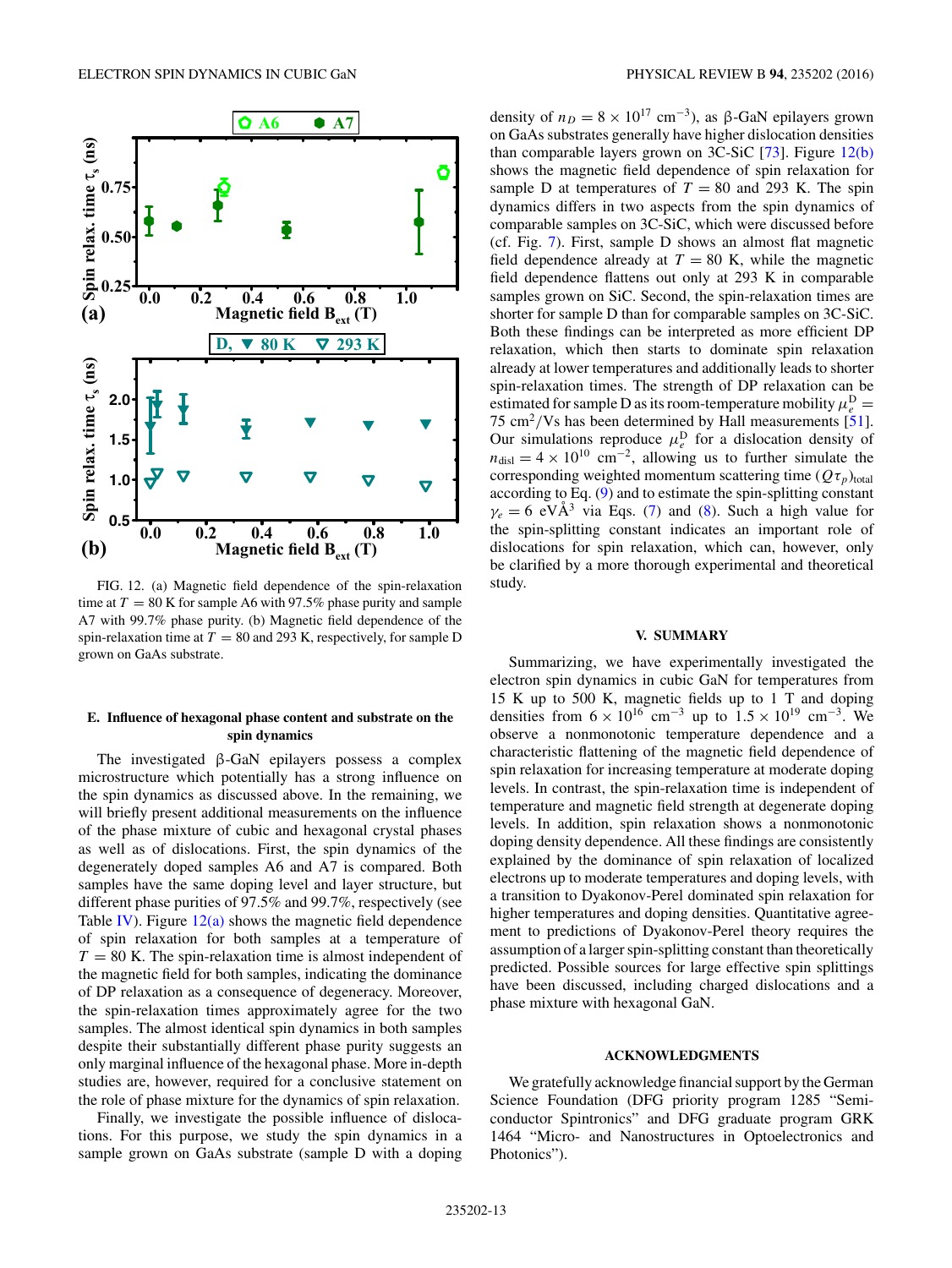- <span id="page-13-0"></span>[1] M. W. Wu, J. H. Jiang, and M. Q. Weng, [Phys. Rep.](https://doi.org/10.1016/j.physrep.2010.04.002) **[493](https://doi.org/10.1016/j.physrep.2010.04.002)**, [61](https://doi.org/10.1016/j.physrep.2010.04.002) [\(2010\)](https://doi.org/10.1016/j.physrep.2010.04.002).
- [2] J. H. Jiang and M. W. Wu, [Phys. Rev. B](https://doi.org/10.1103/PhysRevB.79.125206) **[79](https://doi.org/10.1103/PhysRevB.79.125206)**, [125206](https://doi.org/10.1103/PhysRevB.79.125206) [\(2009\)](https://doi.org/10.1103/PhysRevB.79.125206).
- [3] M. I. Dyakonov and V. I. Perel, Sov. Phys. Solid State **13**, 3023 (1972).
- [4] D. J. Chadi, [Phys. Rev. B](https://doi.org/10.1103/PhysRevB.16.790) **[16](https://doi.org/10.1103/PhysRevB.16.790)**, [790](https://doi.org/10.1103/PhysRevB.16.790) [\(1977\)](https://doi.org/10.1103/PhysRevB.16.790).
- [5] R. Winkler, in *Spin-Orbit Coupling Effects in Two-Dimensional Electron and Hole Systems*, edited by D. D. Awschalom and N. Samarth (Springer-Verlag, Berlin, 2003).
- [6] *Semiconductor Spintronics and Quantum Computation*, edited by D. D. Awschalom and N. Samarth (Springer-Verlag, Berlin, 2002).
- [7] *Spin Physics in Semiconductors*, edited by M. I. Dyakonov (Springer-Verlag, Berlin, 2008).
- [8] I. Zutic, J. Fabian, and S. D. Sarma, [Rev. Mod. Phys.](https://doi.org/10.1103/RevModPhys.76.323) **[76](https://doi.org/10.1103/RevModPhys.76.323)**, [323](https://doi.org/10.1103/RevModPhys.76.323) [\(2004\)](https://doi.org/10.1103/RevModPhys.76.323).
- [9] J. Rudolph, D. Hägele, H. M. Gibbs, G. Khitrova, and M. Oestreich, [Appl. Phys. Lett.](https://doi.org/10.1063/1.1583145) **[82](https://doi.org/10.1063/1.1583145)**, [4516](https://doi.org/10.1063/1.1583145) [\(2003\)](https://doi.org/10.1063/1.1583145); M. Oestreich, J. Rudolph, R. Winkler, and D. Hägele, [Superlattices Microstruct.](https://doi.org/10.1016/j.spmi.2004.12.007) **[37](https://doi.org/10.1016/j.spmi.2004.12.007)**, [306](https://doi.org/10.1016/j.spmi.2004.12.007) [\(2005\)](https://doi.org/10.1016/j.spmi.2004.12.007).
- [10] J. H. Buß, J. Rudolph, F. Natali, F. Semond, and D. Hägele, [Appl. Phys. Lett.](https://doi.org/10.1063/1.3261755) **[95](https://doi.org/10.1063/1.3261755)**, [192107](https://doi.org/10.1063/1.3261755) [\(2009\)](https://doi.org/10.1063/1.3261755).
- [11] J. H. Buß, J. Rudolph, F. Natali, F. Semond, and D. Hägele, [Phys. Rev. B](https://doi.org/10.1103/PhysRevB.81.155216) **[81](https://doi.org/10.1103/PhysRevB.81.155216)**, [155216](https://doi.org/10.1103/PhysRevB.81.155216) [\(2010\)](https://doi.org/10.1103/PhysRevB.81.155216).
- [12] J. H. Buß, J. Rudolph, S. Starosielec, A. Schaefer, F. Semond, Y. Cordier, A. D. Wieck, and D. Hagele, [Phys. Rev. B](https://doi.org/10.1103/PhysRevB.84.153202) [84](https://doi.org/10.1103/PhysRevB.84.153202), [153202](https://doi.org/10.1103/PhysRevB.84.153202) [\(2011\)](https://doi.org/10.1103/PhysRevB.84.153202).
- [13] J. H. Buß, J. Rudolph, S. Shvarkov, H. Hardtdegen, A. D. Wieck, and D. Hägele, [Appl. Phys. Lett.](https://doi.org/10.1063/1.4804558) **[102](https://doi.org/10.1063/1.4804558)**, [192102](https://doi.org/10.1063/1.4804558) [\(2013\)](https://doi.org/10.1063/1.4804558).
- [14] J. H. Buß, J. Rudolph, S. Shvarkov, F. Semond, D. Reuter, A. D. Wieck, and D. Hägele, [Appl. Phys. Lett.](https://doi.org/10.1063/1.4819767) **[103](https://doi.org/10.1063/1.4819767)**, [092401](https://doi.org/10.1063/1.4819767) [\(2013\)](https://doi.org/10.1063/1.4819767).
- [15] J. Rudolph, J. H. Buß, and D. Hägele, *[Phys. Status Solidi B](https://doi.org/10.1002/pssb.201350185)* [251](https://doi.org/10.1002/pssb.201350185), [1850](https://doi.org/10.1002/pssb.201350185) [\(2014\)](https://doi.org/10.1002/pssb.201350185).
- [16] [S. Krishnamurthy, M. van Schilfgaarde, and N. Newman,](https://doi.org/10.1063/1.1606873) Appl. Phys. Lett. **[83](https://doi.org/10.1063/1.1606873)**, [1761](https://doi.org/10.1063/1.1606873) [\(2003\)](https://doi.org/10.1063/1.1606873).
- [17] Z. G. Yu, S. Krishnamurthy, M. van Schilfgaarde, and N. Newman, [Phys. Rev. B](https://doi.org/10.1103/PhysRevB.71.245312) **[71](https://doi.org/10.1103/PhysRevB.71.245312)**, [245312](https://doi.org/10.1103/PhysRevB.71.245312) [\(2005\)](https://doi.org/10.1103/PhysRevB.71.245312).
- [18] J. H. Buß, A. Schaefer, T. Schupp, D. J. As, D. Hägele, and J. Rudolph, [Appl. Phys. Lett.](https://doi.org/10.1063/1.4901108) **[105](https://doi.org/10.1063/1.4901108)**, [182404](https://doi.org/10.1063/1.4901108) [\(2014\)](https://doi.org/10.1063/1.4901108).
- [19] J. H. Buß, J. Rudolph, T. Schupp, D. J. As, K. Lischka, and D. Hägele, [Appl. Phys. Lett.](https://doi.org/10.1063/1.3478838) **[97](https://doi.org/10.1063/1.3478838)**, [062101](https://doi.org/10.1063/1.3478838) [\(2010\)](https://doi.org/10.1063/1.3478838).
- [20] S. Döhrmann, D. Hägele, J. Rudolph, M. Bichler, D. Schuh, and M. Oestreich, [Phys. Rev. Lett.](https://doi.org/10.1103/PhysRevLett.93.147405) **[93](https://doi.org/10.1103/PhysRevLett.93.147405)**, [147405](https://doi.org/10.1103/PhysRevLett.93.147405) [\(2004\)](https://doi.org/10.1103/PhysRevLett.93.147405).
- [21] G. Dresselhaus, [Phys. Rev.](https://doi.org/10.1103/PhysRev.100.580) **[100](https://doi.org/10.1103/PhysRev.100.580)**, [580](https://doi.org/10.1103/PhysRev.100.580) [\(1955\)](https://doi.org/10.1103/PhysRev.100.580).
- [22] G. E. Pikus, V. A. Marushchak, and A. N. Titkov, Sov. Phys. Semicond. **22**, 115 (1988).
- [23] M. I. Dyakonov, V. A. Marushchak, V. I. Perel, and A. N. Titkov, Sov. Phys. JETP **63**, 655 (1986).
- [24] D. Hägele, S. Döhrmann, J. Rudolph, and M. Oestreich, Adv. Solid State Phys. **[45](https://doi.org/10.1007/11423256_20)**, [253](https://doi.org/10.1007/11423256_20) [\(2005\)](https://doi.org/10.1007/11423256_20).
- [25] *Optical Orientation*, edited by F. Meier and B. P. Zakharchenya (North-Holland, Amsterdam, 1984).
- [26] J. Fabian, A. Matos-Abiaguea, C. Ertlera, P. Stano, and I. Zutic, [Acta Phys. Slovaca](https://doi.org/10.2478/v10155-010-0086-8) **[57](https://doi.org/10.2478/v10155-010-0086-8)**, [565](https://doi.org/10.2478/v10155-010-0086-8) [\(2007\)](https://doi.org/10.2478/v10155-010-0086-8).
- [27] S. Oertel, J. Hübner, and M. Oestreich, [Appl. Phys. Lett.](https://doi.org/10.1063/1.2993344) [93](https://doi.org/10.1063/1.2993344), [132112](https://doi.org/10.1063/1.2993344) [\(2008\)](https://doi.org/10.1063/1.2993344).
- [28] D. Jena, [Phys. Rev. B](https://doi.org/10.1103/PhysRevB.70.245203) **[70](https://doi.org/10.1103/PhysRevB.70.245203)**, [245203](https://doi.org/10.1103/PhysRevB.70.245203) [\(2004\)](https://doi.org/10.1103/PhysRevB.70.245203).
- [29] We consider only nonquantizing magnetic fields here, where Landau level quantization does not dominate.
- 
- [30] M. I. Dyakonov and V. I. Perel, Sov. Phys. JETP **38**, 177 (1974).
- [31] E. L. Ivchenko, Sov. Phys. Solid State **15**, 1048 (1973).
- [32] J. Y. Fu and M. W. Wu, [J. Appl. Phys.](https://doi.org/10.1063/1.3018600) **[104](https://doi.org/10.1063/1.3018600)**, [093712](https://doi.org/10.1063/1.3018600) [\(2008\)](https://doi.org/10.1063/1.3018600).
- [33] K. Shen, J. Fu, and M. Wu, [Solid State Commun.](https://doi.org/10.1016/j.ssc.2011.09.019) **[151](https://doi.org/10.1016/j.ssc.2011.09.019)**, [1924](https://doi.org/10.1016/j.ssc.2011.09.019) [\(2011\)](https://doi.org/10.1016/j.ssc.2011.09.019).
- [34] K. V. Kavokin, [Semicond. Sci. Technol.](https://doi.org/10.1088/0268-1242/23/11/114009) **[23](https://doi.org/10.1088/0268-1242/23/11/114009)**, [114009](https://doi.org/10.1088/0268-1242/23/11/114009) [\(2008\)](https://doi.org/10.1088/0268-1242/23/11/114009).
- [35] I. A. Merkulov, A. L. Efros, and M. Rosen, [Phys. Rev. B](https://doi.org/10.1103/PhysRevB.65.205309) **[65](https://doi.org/10.1103/PhysRevB.65.205309)**, [205309](https://doi.org/10.1103/PhysRevB.65.205309) [\(2002\)](https://doi.org/10.1103/PhysRevB.65.205309).
- [36] M. Syperek, D. R. Yakovlev, I. A. Yugova, J. Misiewicz, I. V. Sedova, S. V. Sorokin, A. A. Toropov, S. V. Ivanov, and M. Bayer, [Phys. Rev. B](https://doi.org/10.1103/PhysRevB.84.085304) **[84](https://doi.org/10.1103/PhysRevB.84.085304)**, [085304](https://doi.org/10.1103/PhysRevB.84.085304) [\(2011\)](https://doi.org/10.1103/PhysRevB.84.085304).
- [37] A. Greilich, A. Pawlis, F. Liu, O. A. Yugov, D. R. Yakovlev, K. Lischka, Y. Yamamoto, and M. Bayer, [Phys. Rev. B](https://doi.org/10.1103/PhysRevB.85.121303) **[85](https://doi.org/10.1103/PhysRevB.85.121303)**, [121303](https://doi.org/10.1103/PhysRevB.85.121303) [\(2012\)](https://doi.org/10.1103/PhysRevB.85.121303).
- [38] K. V. Kavokin, [Phys. Rev. B](https://doi.org/10.1103/PhysRevB.64.075305) **[64](https://doi.org/10.1103/PhysRevB.64.075305)**, [075305](https://doi.org/10.1103/PhysRevB.64.075305) [\(2001\)](https://doi.org/10.1103/PhysRevB.64.075305).
- [39] R. I. Dzhioev, K. V. Kavokin, V. L. Korenev, M. V. Lazarev, B. Y. Meltser, M. N. Stepanova, B. P. Zakharchenya, D. Gammon, and D. S. Katzer, [Phys. Rev. B](https://doi.org/10.1103/PhysRevB.66.245204) **[66](https://doi.org/10.1103/PhysRevB.66.245204)**, [245204](https://doi.org/10.1103/PhysRevB.66.245204) [\(2002\)](https://doi.org/10.1103/PhysRevB.66.245204).
- [40] Z. Chen, S. G. Carter, R. Bratschitsch, P. Dawson, and S. T. Cundiff, [Nat. Phys.](https://doi.org/10.1038/nphys537) **[3](https://doi.org/10.1038/nphys537)**, [265](https://doi.org/10.1038/nphys537) [\(2007\)](https://doi.org/10.1038/nphys537).
- [41] R. J. Elliott, [Phys. Rev.](https://doi.org/10.1103/PhysRev.96.266) **[96](https://doi.org/10.1103/PhysRev.96.266)**, [266](https://doi.org/10.1103/PhysRev.96.266) [\(1954\)](https://doi.org/10.1103/PhysRev.96.266).
- [42] Y. Yafet, Solid State Phys. **14**, 1 (1963).
- [43] P. H. Song and K. W. Kim, [Phys. Rev. B](https://doi.org/10.1103/PhysRevB.66.035207) **[66](https://doi.org/10.1103/PhysRevB.66.035207)**, [035207](https://doi.org/10.1103/PhysRevB.66.035207) [\(2002\)](https://doi.org/10.1103/PhysRevB.66.035207).
- [44] G. L. Bir, A. G. Aronov, and G. E. Pikus, Sov. Phys. JETP **42**, 705 (1976).
- [45] A. D. Margulis and V. A. Margulis, Sov. Phys. Solid State **25**, 918 (1983).
- [46] [F. X. Bronold, I. Martin, A. Saxena, and D. L. Smith,](https://doi.org/10.1103/PhysRevB.66.233206) *Phys. Rev.* B **[66](https://doi.org/10.1103/PhysRevB.66.233206)**, [233206](https://doi.org/10.1103/PhysRevB.66.233206) [\(2002\)](https://doi.org/10.1103/PhysRevB.66.233206).
- [47] D. Paget, [Phys. Rev. B](https://doi.org/10.1103/PhysRevB.24.3776) **[24](https://doi.org/10.1103/PhysRevB.24.3776)**, [3776](https://doi.org/10.1103/PhysRevB.24.3776) [\(1981\)](https://doi.org/10.1103/PhysRevB.24.3776).
- [48] W. O. Putikka and R. Joynt, [Phys. Rev. B](https://doi.org/10.1103/PhysRevB.70.113201) **[70](https://doi.org/10.1103/PhysRevB.70.113201)**, [113201](https://doi.org/10.1103/PhysRevB.70.113201) [\(2004\)](https://doi.org/10.1103/PhysRevB.70.113201).
- [49] D. J. As, in *III-Nitride Semiconductor Materials: Growth*, edited by M. O. Manasreh and I. T. Ferguson (Taylor and Francis, New York, 2003), Chap. 9.
- [50] D. J. As, S. Potthast, J. Schörmann, S. F. Li, K. Lischka, H. Nagasawa, and M. Abe, [Mater. Sci. Forum](https://doi.org/10.4028/www.scientific.net/MSF.527-529.1489) **[527-529](https://doi.org/10.4028/www.scientific.net/MSF.527-529.1489)**, [1489](https://doi.org/10.4028/www.scientific.net/MSF.527-529.1489) [\(2006\)](https://doi.org/10.4028/www.scientific.net/MSF.527-529.1489).
- [51] O. Brandt, in *Group III Nitride Semiconductor Compounds*, edited by B. Gil (Clarendon Press, Oxford, 1998).
- [52] T. Schupp, K. Lischka, and D. J. As, [J. Cryst. Growth](https://doi.org/10.1016/j.jcrysgro.2010.01.040) **[312](https://doi.org/10.1016/j.jcrysgro.2010.01.040)**, [1500](https://doi.org/10.1016/j.jcrysgro.2010.01.040) [\(2010\)](https://doi.org/10.1016/j.jcrysgro.2010.01.040).
- [53] The doping densities  $n<sub>D</sub>$  are inferred from a standard curve calibrated via secondary ion mass spectrometry and C-V measurements.
- [54] D. J. As, T. Frey, D. Schikora, K. Lischka, V. Cimalla, J. Pezoldt, R. Goldhahn, S. Kaiser, and W. Gebhardt, [Appl. Phys. Lett.](https://doi.org/10.1063/1.126136) **[76](https://doi.org/10.1063/1.126136)**, [1686](https://doi.org/10.1063/1.126136) [\(2000\)](https://doi.org/10.1063/1.126136).
- [55] D. J. As, F. Schmilgus, C. Wang, B. Schöttker, D. Schikora, and K. Lischka, [Appl. Phys. Lett.](https://doi.org/10.1063/1.118521) **[70](https://doi.org/10.1063/1.118521)**, [1311](https://doi.org/10.1063/1.118521) [\(1997\)](https://doi.org/10.1063/1.118521).
- [56] J. Holst, L. Eckey, A. Hoffmann, I. Broser, B. Schöttker, D. J. As, D. Schikora, and K. Lischka, [Appl. Phys. Lett.](https://doi.org/10.1063/1.120588) **[72](https://doi.org/10.1063/1.120588)**, [1439](https://doi.org/10.1063/1.120588) [\(1998\)](https://doi.org/10.1063/1.120588).
- [57] D. J. As, [Proc. SPIE](https://doi.org/10.1117/12.846846) **[7608](https://doi.org/10.1117/12.846846)**, [76080G](https://doi.org/10.1117/12.846846) [\(2010\)](https://doi.org/10.1117/12.846846).
- [58] The oscillatory structures on the PL spectra are due to Fabry-Perot interferences.
- [59] [J. De-Sheng, Y. Makita, K. Ploog, and H. J. Queisser,](https://doi.org/10.1063/1.330581) J. Appl. Phys. **[53](https://doi.org/10.1063/1.330581)**, [999](https://doi.org/10.1063/1.330581) [\(1982\)](https://doi.org/10.1063/1.330581).
- [60] M. W. Bayerl, M. S. Brandt, T. Graf, O. Ambacher, J. A. [Majewski, M. Stutzmann, D. J. As, and K. Lischka,](https://doi.org/10.1103/PhysRevB.63.165204) Phys. Rev. B **[63](https://doi.org/10.1103/PhysRevB.63.165204)**, [165204](https://doi.org/10.1103/PhysRevB.63.165204) [\(2001\)](https://doi.org/10.1103/PhysRevB.63.165204).